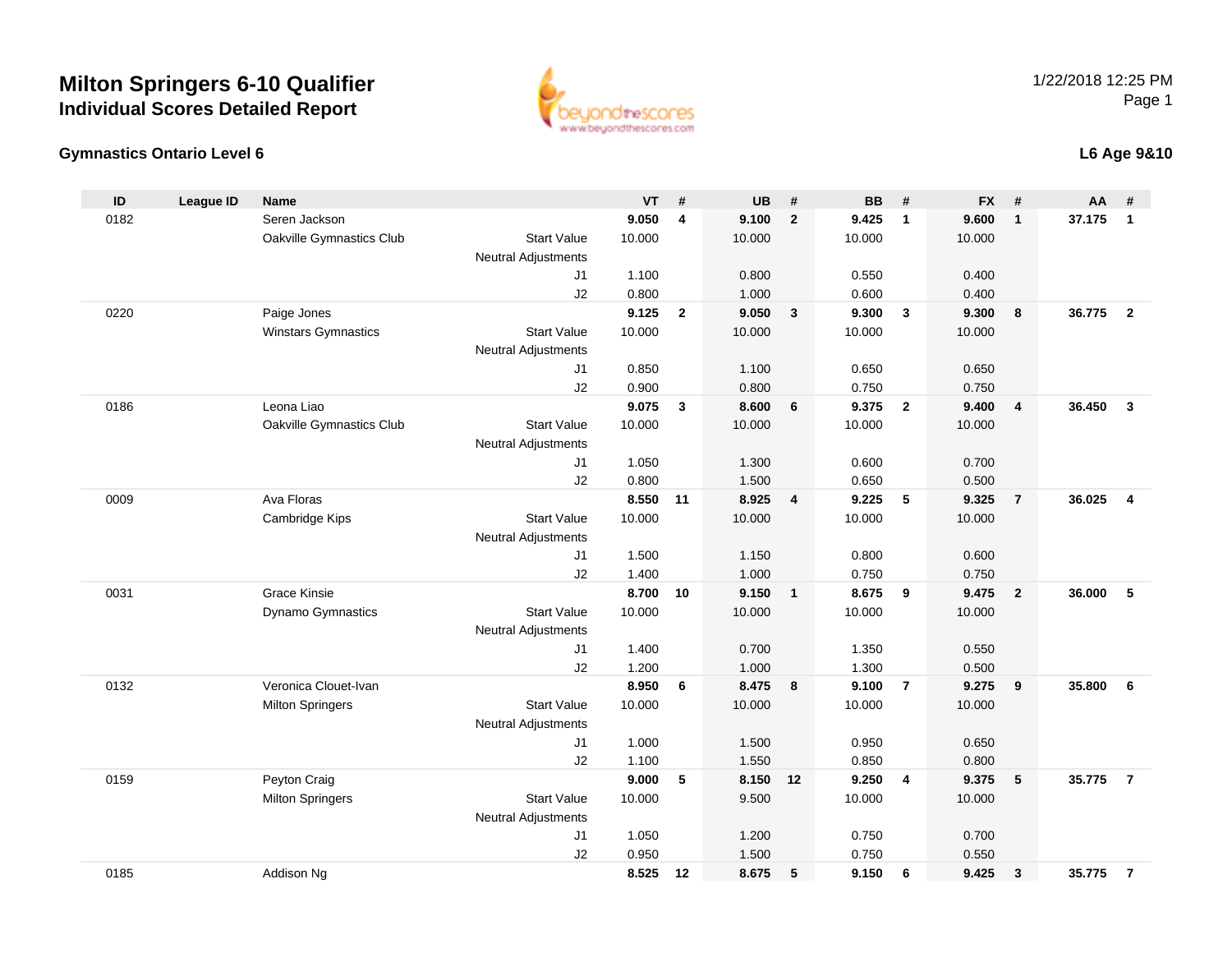

|      | Oakville Gymnastics Club   | <b>Start Value</b>         | 10.000 | 10.000                  |                | 10.000 |    | 10.000 |                |           |   |
|------|----------------------------|----------------------------|--------|-------------------------|----------------|--------|----|--------|----------------|-----------|---|
|      |                            | <b>Neutral Adjustments</b> |        |                         |                |        |    |        |                |           |   |
|      |                            | J1                         | 1.500  | 1.400                   |                | 1.000  |    | 0.600  |                |           |   |
|      |                            | J2                         | 1.450  | 1.250                   |                | 0.700  |    | 0.550  |                |           |   |
| 0131 | Jaylen Stroeder            |                            | 8.825  | 8.325<br>$\overline{7}$ | 11             | 9.150  | 6  | 9.350  | 6              | 35.650    | 8 |
|      | <b>Milton Springers</b>    | <b>Start Value</b>         | 10.000 | 10.000                  |                | 10.000 |    | 10.000 |                |           |   |
|      |                            | Neutral Adjustments        |        |                         |                |        |    |        |                |           |   |
|      |                            | J1                         | 1.200  | 1.750                   |                | 1.000  |    | 0.650  |                |           |   |
|      |                            | J2                         | 1.150  | 1.600                   |                | 0.700  |    | 0.650  |                |           |   |
| 0221 | Merynn Williams            |                            | 8.750  | 8.450<br>8              | 9              | 8.600  | 10 | 9.300  | 8              | 35.100    | 9 |
|      | <b>Winstars Gymnastics</b> | <b>Start Value</b>         | 10.000 | 10.000                  |                | 10.000 |    | 10.000 |                |           |   |
|      |                            | <b>Neutral Adjustments</b> |        |                         |                |        |    |        |                |           |   |
|      |                            | J1                         | 1.100  | 1.600                   |                | 1.500  |    | 0.800  |                |           |   |
|      |                            | J2                         | 1.400  | 1.500                   |                | 1.300  |    | 0.600  |                |           |   |
| 0219 | Olivia Douma               |                            | 9.475  | 6.150<br>$\mathbf{1}$   | 13             | 9.075  | 8  | 9.400  | $\overline{4}$ | 34.100 10 |   |
|      | <b>Winstars Gymnastics</b> | <b>Start Value</b>         | 10.000 | 9.200                   |                | 10.000 |    | 10.000 |                |           |   |
|      |                            | Neutral Adjustments        |        |                         |                |        |    |        |                |           |   |
|      |                            | J1                         | 0.550  | 3.100                   |                | 0.950  |    | 0.650  |                |           |   |
|      |                            | J2                         | 0.500  | 3.000                   |                | 0.900  |    | 0.550  |                |           |   |
| 0226 | Emma Kupko                 |                            | 8.725  | 8.350<br>9              | 10             | 8.000  | 11 | 9.025  | 10             | 34.100 10 |   |
|      | <b>Winstars Gymnastics</b> | <b>Start Value</b>         | 10.000 | 10.000                  |                | 10.000 |    | 10.000 |                |           |   |
|      |                            | Neutral Adjustments        |        |                         |                |        |    |        |                |           |   |
|      |                            | J1                         | 1.250  | 1.600                   |                | 2.000  |    | 0.950  |                |           |   |
|      |                            | J2                         | 1.300  | 1.700                   |                | 2.000  |    | 1.000  |                |           |   |
| 0162 | <b>Trista Fry</b>          |                            | 8.000  | 8.500<br>13             | $\overline{7}$ | 7.550  | 12 | 8.750  | 11             | 32.800 11 |   |
|      | Muskoka Limberettes        | <b>Start Value</b>         | 10.000 | 10.000                  |                | 9.300  |    | 10.000 |                |           |   |
|      |                            | <b>Neutral Adjustments</b> |        |                         |                |        |    |        |                |           |   |
|      |                            | J <sub>1</sub>             | 2.000  | 1.550                   |                | 1.700  |    | 1.250  |                |           |   |
|      |                            | J2                         | 2.000  | 1.450                   |                | 1.800  |    | 1.250  |                |           |   |
|      |                            |                            |        |                         |                |        |    |        |                |           |   |

#### **Gymnastics Ontario Level 6**

**L6 age 11 A**

| ID   | League ID | <b>Name</b>             |                            | <b>VT</b> | #  | <b>UB</b> | #  | <b>BB</b> | # | <b>FX</b> | - # | <b>AA</b> | - #                     |
|------|-----------|-------------------------|----------------------------|-----------|----|-----------|----|-----------|---|-----------|-----|-----------|-------------------------|
| 0156 |           | Elisa Wachnik           |                            | 8.925     |    | 9.275     | -2 | 9.625     |   | 8.950     | 11  | 36.775    |                         |
|      |           | <b>Milton Springers</b> | <b>Start Value</b>         | 10.000    |    | 10.000    |    | 10.000    |   | 10.000    |     |           |                         |
|      |           |                         | <b>Neutral Adjustments</b> |           |    |           |    |           |   |           |     |           |                         |
|      |           |                         | J1                         | 1.000     |    | 0.800     |    | 0.400     |   | 1.200     |     |           |                         |
|      |           |                         | J2                         | 1.150     |    | 0.650     |    | 0.350     |   | 0.900     |     |           |                         |
| 0151 |           | Sadie Schack            |                            | 8.550     | 10 | 9.275     | -2 | 9.550     | 2 | 9.300     | -4  | 36.675    | $\overline{\mathbf{2}}$ |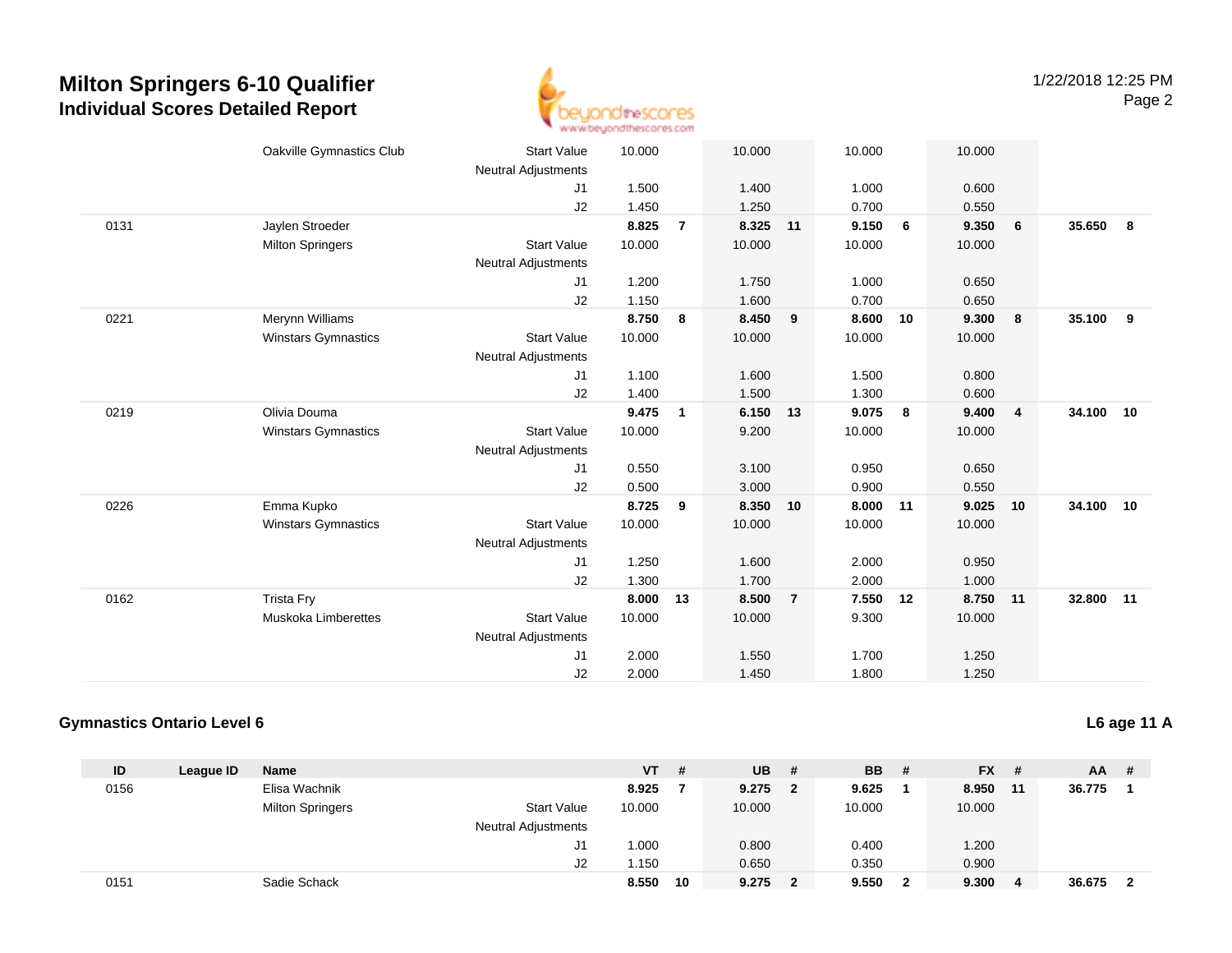

|      | <b>Milton Springers</b>    | <b>Start Value</b>         | 10.000 |                | 10.000   |                         | 10.000   |                         | 10.000   |                         |        |                         |
|------|----------------------------|----------------------------|--------|----------------|----------|-------------------------|----------|-------------------------|----------|-------------------------|--------|-------------------------|
|      |                            | <b>Neutral Adjustments</b> |        |                |          |                         |          |                         |          |                         |        |                         |
|      |                            | J1                         | 1.500  |                | 0.800    |                         | 0.500    |                         | 0.750    |                         |        |                         |
|      |                            | J2                         | 1.400  |                | 0.650    |                         | 0.400    |                         | 0.650    |                         |        |                         |
| 0074 | Abbey Blais                |                            | 9.425  | $\mathbf{1}$   | 8.775    | 9                       | 9.350    | $\overline{\mathbf{3}}$ | 9.075    | $\overline{7}$          | 36.625 | $\overline{\mathbf{3}}$ |
|      | London Gym Academy         | <b>Start Value</b>         | 10.000 |                | 10.000   |                         | 10.000   |                         | 10.000   |                         |        |                         |
|      |                            | <b>Neutral Adjustments</b> |        |                |          |                         |          |                         | $-0.100$ |                         |        |                         |
|      |                            | J1                         | 0.500  |                | 1.250    |                         | 0.750    |                         | 0.700    |                         |        |                         |
|      |                            | J2                         | 0.650  |                | 1.200    |                         | 0.550    |                         | 0.950    |                         |        |                         |
| 0216 | Lily Lombardo              |                            | 9.200  | $\mathbf{2}$   | 8.900    | $\overline{7}$          | 9.075    | 8                       | 9.425    | $\mathbf{1}$            | 36.600 | $\overline{4}$          |
|      | <b>Winstars Gymnastics</b> | <b>Start Value</b>         | 10.000 |                | 10.000   |                         | 10.000   |                         | 10.000   |                         |        |                         |
|      |                            | <b>Neutral Adjustments</b> |        |                |          |                         |          |                         |          |                         |        |                         |
|      |                            | J1                         | 0.850  |                | 1.000    |                         | 0.950    |                         | 0.650    |                         |        |                         |
|      |                            | J2                         | 0.750  |                | 1.200    |                         | 0.900    |                         | 0.500    |                         |        |                         |
| 0280 | Vienna Twomey              |                            | 8.925  | $\overline{7}$ | 9.150    | $\overline{4}$          | 9.325    | 4                       | 9.025    | 9                       | 36.425 | 5                       |
|      | <b>Glendon Gymnastics</b>  | <b>Start Value</b>         | 10.000 |                | 10.000   |                         | 10.000   |                         | 10.000   |                         |        |                         |
|      |                            | <b>Neutral Adjustments</b> |        |                |          |                         |          |                         |          |                         |        |                         |
|      |                            | J1                         | 1.000  |                | 0.800    |                         | 0.650    |                         | 0.950    |                         |        |                         |
|      |                            | J2                         | 1.150  |                | 0.900    |                         | 0.700    |                         | 1.000    |                         |        |                         |
| 0152 | <b>Claire Gelinas</b>      |                            | 9.200  | $\mathbf{2}$   | 9.025    | 6                       | 9.200    | $6\phantom{1}6$         | 8.975    | 10                      | 36.400 | 6                       |
|      | <b>Milton Springers</b>    | <b>Start Value</b>         | 10.000 |                | 10.000   |                         | 10.000   |                         | 10.000   |                         |        |                         |
|      |                            | <b>Neutral Adjustments</b> |        |                |          |                         |          |                         |          |                         |        |                         |
|      |                            | J1                         | 0.800  |                | 1.000    |                         | 0.750    |                         | 1.150    |                         |        |                         |
|      |                            | J2                         | 0.800  |                | 0.950    |                         | 0.850    |                         | 0.900    |                         |        |                         |
| 0023 | Sofia Burkhart             |                            | 8.975  | 6              | 9.300    | $\overline{\mathbf{1}}$ | 8.675    | 11                      | 9.375    | $\overline{\mathbf{2}}$ | 36.325 | $\overline{7}$          |
|      | Dynamo Gymnastics          | <b>Start Value</b>         | 10.000 |                | 10.000   |                         | 10.000   |                         | 10.000   |                         |        |                         |
|      |                            | <b>Neutral Adjustments</b> |        |                |          |                         |          |                         |          |                         |        |                         |
|      |                            | J1                         | 1.050  |                | 0.750    |                         | 1.450    |                         | 0.700    |                         |        |                         |
|      |                            | J2                         | 1.000  |                | 0.650    |                         | 1.200    |                         | 0.550    |                         |        |                         |
| 0157 | Mia Houlder                |                            | 8.800  | 9              | 9.250    | $\mathbf{3}$            | 8.975 10 |                         | 9.300    | 4                       | 36.325 | $\overline{7}$          |
|      | <b>Milton Springers</b>    | <b>Start Value</b>         | 10.000 |                | 10.000   |                         | 10.000   |                         | 10.000   |                         |        |                         |
|      |                            | <b>Neutral Adjustments</b> |        |                |          |                         |          |                         |          |                         |        |                         |
|      |                            | J1                         | 1.300  |                | 0.700    |                         | 1.200    |                         | 0.650    |                         |        |                         |
|      |                            | J2                         | 1.100  |                | 0.800    |                         | 0.850    |                         | 0.750    |                         |        |                         |
| 0083 | Amelia Wild                |                            | 9.100  | 3              | 8.575 10 |                         | 9.100    | $\overline{7}$          | 9.350    | $\overline{\mathbf{3}}$ | 36.125 | 8                       |
|      | London Gym Academy         | <b>Start Value</b>         | 10.000 |                | 10.000   |                         | 10.000   |                         | 10.000   |                         |        |                         |
|      |                            | Neutral Adjustments        |        |                |          |                         |          |                         | $-0.100$ |                         |        |                         |
|      |                            | J1                         | 0.850  |                | 1.550    |                         | 0.900    |                         | 0.500    |                         |        |                         |
|      |                            | J2                         | 0.950  |                | 1.300    |                         | 0.900    |                         | 0.600    |                         |        |                         |
| 0008 | Ava McKnight               |                            | 9.050  | 5              | 7.850    | 11                      | 9.350    | $\mathbf{3}$            | 9.050    | 8                       | 35.300 | 9                       |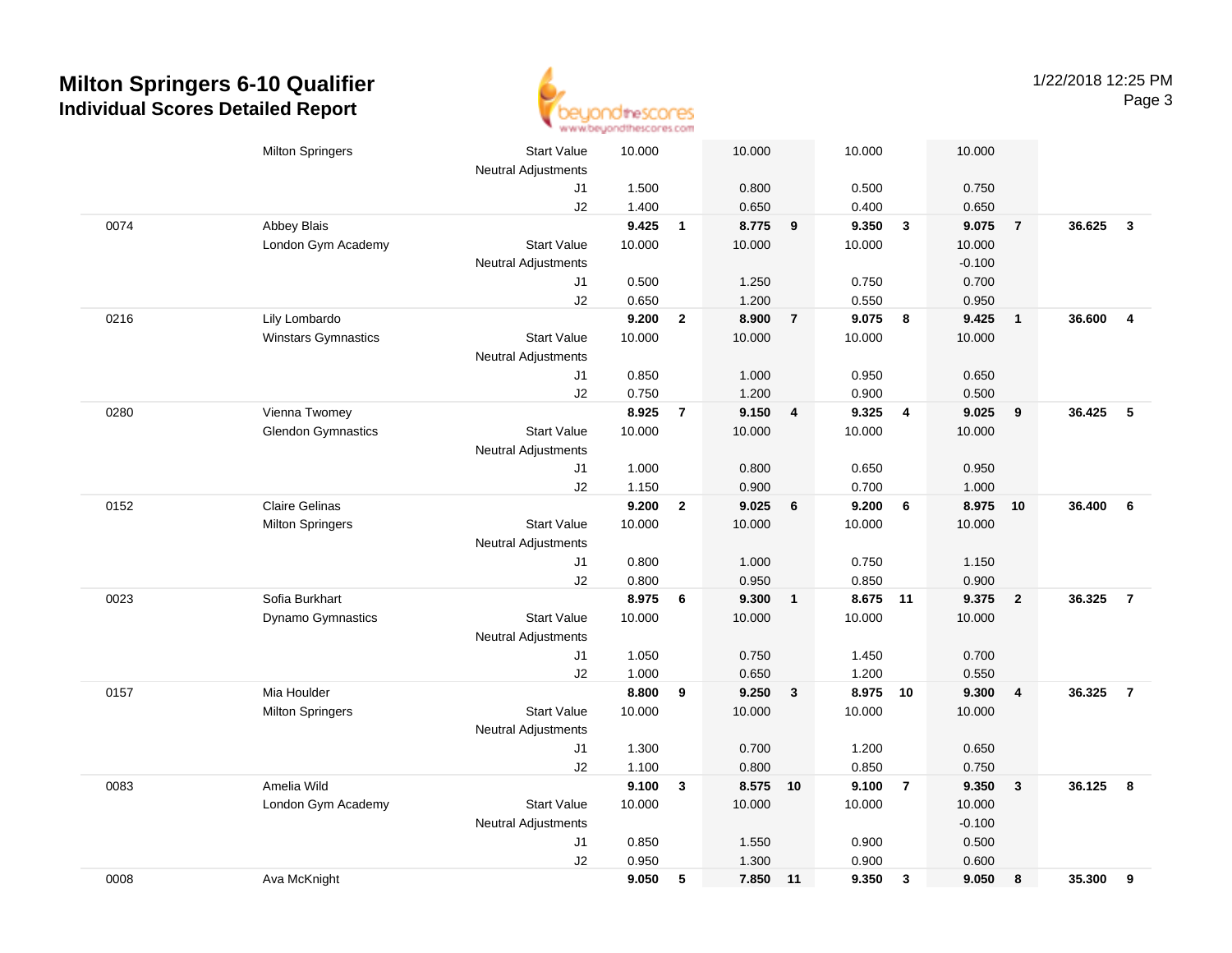

|      | Aereo Gymnastics Club               | <b>Start Value</b>         | 10.000 |    | 9.500  |    | 10.000 |    | 10.000 |    |           |    |
|------|-------------------------------------|----------------------------|--------|----|--------|----|--------|----|--------|----|-----------|----|
|      |                                     | Neutral Adjustments        |        |    |        |    |        |    |        |    |           |    |
|      |                                     | J <sub>1</sub>             | 0.900  |    | 1.750  |    | 0.700  |    | 1.050  |    |           |    |
|      |                                     | J2                         | 1.000  |    | 1.550  |    | 0.600  |    | 0.850  |    |           |    |
| 0239 | Ava Giacomelli                      |                            | 8.825  | 8  | 8.800  | 8  | 8.300  | 12 | 9.225  | 5  | 35.150 10 |    |
|      | Woodbridge Academy of<br>Gymnastics | <b>Start Value</b>         | 10.000 |    | 10.000 |    | 10.000 |    | 10.000 |    |           |    |
|      |                                     | Neutral Adjustments        |        |    |        |    |        |    |        |    |           |    |
|      |                                     | J1                         | 1.100  |    | 1.300  |    | 1.800  |    | 0.650  |    |           |    |
|      |                                     | J2                         | 1.250  |    | 1.100  |    | 1.600  |    | 0.900  |    |           |    |
| 0218 | Nadine Fawaz                        |                            | 9.075  | 4  | 7.800  | 12 | 9.000  | 9  | 9.150  | 6  | 35.025    | 11 |
|      | <b>Winstars Gymnastics</b>          | <b>Start Value</b>         | 10.000 |    | 10.000 |    | 10.000 |    | 10.000 |    |           |    |
|      |                                     | <b>Neutral Adjustments</b> |        |    |        |    |        |    |        |    |           |    |
|      |                                     | J <sub>1</sub>             | 0.900  |    | 2.400  |    | 0.800  |    | 0.950  |    |           |    |
|      |                                     | J2                         | 0.950  |    | 2.000  |    | 1.200  |    | 0.750  |    |           |    |
| 0187 | Sophia Gallucci                     |                            | 7.625  | 11 | 9.075  | 5  | 9.275  | 5  | 8.850  | 12 | 34.825    | 12 |
|      | Oakville Gymnastics Club            | <b>Start Value</b>         | 10.000 |    | 10.000 |    | 10.000 |    | 10.000 |    |           |    |
|      |                                     | Neutral Adjustments        |        |    |        |    |        |    |        |    |           |    |
|      |                                     | J <sub>1</sub>             | 2.500  |    | 1.000  |    | 0.650  |    | 1.250  |    |           |    |
|      |                                     | J2                         | 2.250  |    | 0.850  |    | 0.800  |    | 1.050  |    |           |    |
|      |                                     |                            |        |    |        |    |        |    |        |    |           |    |

#### **Gymnastics Ontario Level 6**

**L6 age 11 B**

| ID   | League ID | <b>Name</b>             |                            | $VT$ # |                          | <b>UB</b> | #                       | <b>BB</b>    | #                        | <b>FX</b> | #                        | $AA$ # |                          |
|------|-----------|-------------------------|----------------------------|--------|--------------------------|-----------|-------------------------|--------------|--------------------------|-----------|--------------------------|--------|--------------------------|
| 0163 |           | Kiera Makale            |                            | X.XXX  | $\overline{\phantom{a}}$ | X.XXX     | $-$                     | <b>X.XXX</b> | $\overline{\phantom{a}}$ | X.XXX     | $\overline{\phantom{a}}$ | 0.000  | $\overline{\phantom{a}}$ |
| 0153 |           | Kiara Nasato            |                            | 9.100  | -1                       | 9.250     | $\blacksquare$          | 9.225        | -4                       | 9.200     | 5                        | 36.775 | 1                        |
|      |           | <b>Milton Springers</b> | <b>Start Value</b>         | 10.000 |                          | 10.000    |                         | 10.000       |                          | 10.000    |                          |        |                          |
|      |           |                         | <b>Neutral Adjustments</b> |        |                          |           |                         |              |                          |           |                          |        |                          |
|      |           |                         | J <sub>1</sub>             | 0.850  |                          | 0.700     |                         | 0.750        |                          | 0.900     |                          |        |                          |
|      |           |                         | J2                         | 0.950  |                          | 0.800     |                         | 0.800        |                          | 0.700     |                          |        |                          |
| 0243 |           | Jasmine Yip             |                            | 9.000  | $\overline{2}$           | 8.375 7   |                         | 9.400        | -1                       | 9.800     | $\mathbf{1}$             | 36.575 | $\overline{\mathbf{2}}$  |
|      |           | <b>ASF</b>              | <b>Start Value</b>         | 10.000 |                          | 10.000    |                         | 9.900        |                          | 10.000    |                          |        |                          |
|      |           |                         | <b>Neutral Adjustments</b> |        |                          |           |                         |              |                          |           |                          |        |                          |
|      |           |                         | J <sub>1</sub>             | 0.900  |                          | 1.600     |                         | 0.600        |                          | 0.150     |                          |        |                          |
|      |           |                         | J2                         | 1.100  |                          | 1.650     |                         | 0.400        |                          | 0.250     |                          |        |                          |
| 0158 |           | Kiara Pimentel          |                            | 8.625  | - 6                      | 8.875     | $\overline{\mathbf{3}}$ | 9.350        | $\overline{\mathbf{2}}$  | 9.450     | $\overline{2}$           | 36.300 | 3                        |
|      |           | <b>Milton Springers</b> | <b>Start Value</b>         | 10.000 |                          | 10.000    |                         | 10.000       |                          | 10.000    |                          |        |                          |
|      |           |                         | <b>Neutral Adjustments</b> |        |                          |           |                         |              |                          |           |                          |        |                          |
|      |           |                         | J <sub>1</sub>             | 1.250  |                          | 1.050     |                         | 0.600        |                          | 0.550     |                          |        |                          |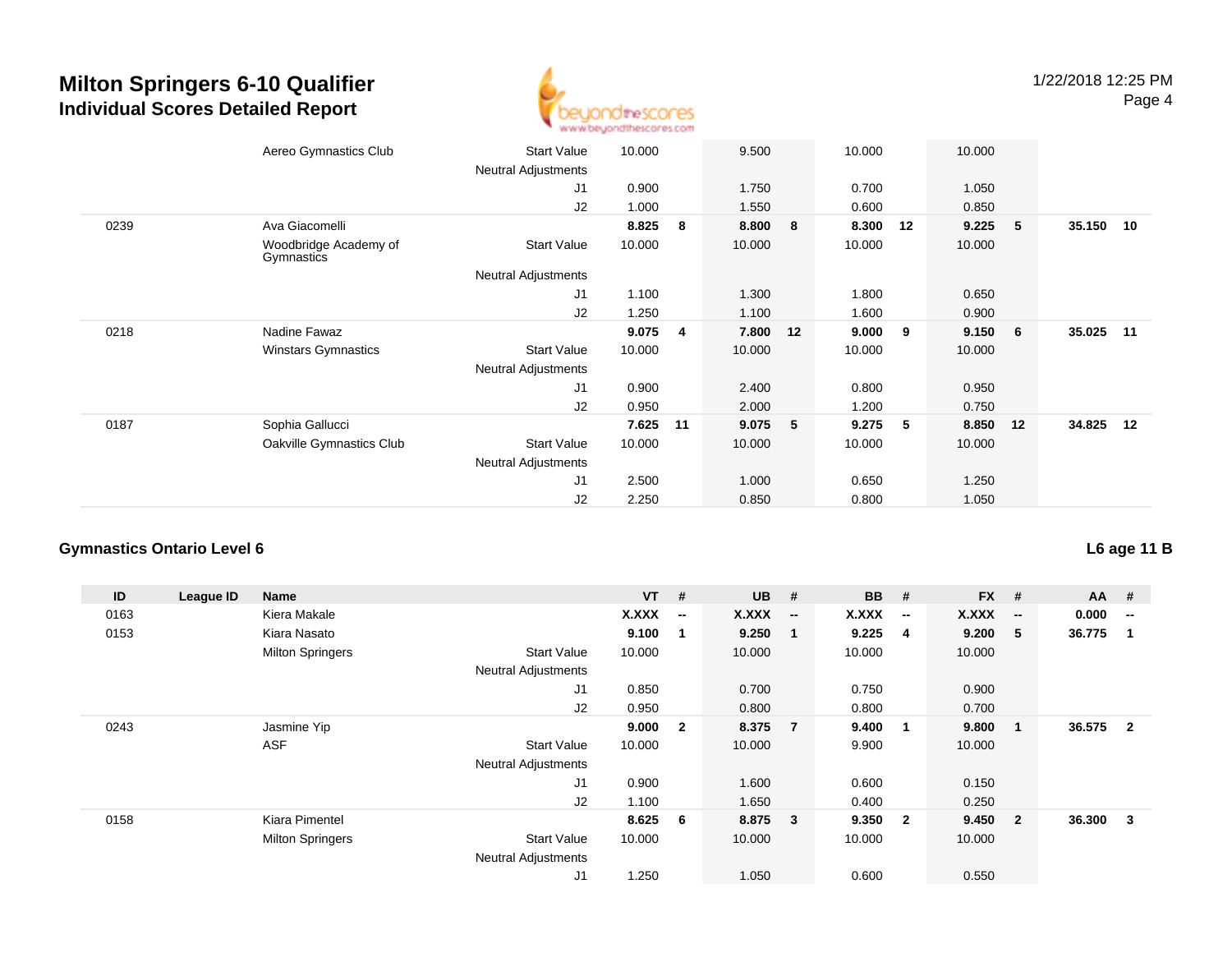

|      |                            | J2                         | 1.500  |                         | 1.200    |                         | 0.700    |                | 0.550    |                         |          |                |
|------|----------------------------|----------------------------|--------|-------------------------|----------|-------------------------|----------|----------------|----------|-------------------------|----------|----------------|
| 0155 | Ava Thomen                 |                            | 8.875  | $\overline{\mathbf{4}}$ | 8.900    | $\overline{2}$          | 8.975    | $\overline{7}$ | 9.425    | $\overline{\mathbf{3}}$ | 36.175 4 |                |
|      | <b>Milton Springers</b>    | <b>Start Value</b>         | 10.000 |                         | 10.000   |                         | 10.000   |                | 10.000   |                         |          |                |
|      |                            | <b>Neutral Adjustments</b> |        |                         |          |                         |          |                |          |                         |          |                |
|      |                            | J1                         | 1.050  |                         | 1.100    |                         | 1.150    |                | 0.650    |                         |          |                |
|      |                            | J2                         | 1.200  |                         | 1.100    |                         | 0.900    |                | 0.500    |                         |          |                |
| 0179 | Cassidy Imrie              |                            | 8.150  | 9                       | 8.300    | 9                       | 9.250    | $\mathbf{3}$   | 9.175    | 6                       | 34.875   | 5              |
|      | Oakville Gymnastics Club   | <b>Start Value</b>         | 10.000 |                         | 10.000   |                         | 10.000   |                | 10.000   |                         |          |                |
|      |                            | <b>Neutral Adjustments</b> |        |                         |          |                         |          |                |          |                         |          |                |
|      |                            | J1                         | 1.950  |                         | 1.700    |                         | 0.850    |                | 0.850    |                         |          |                |
|      |                            | J2                         | 1.750  |                         | 1.700    |                         | 0.650    |                | 0.800    |                         |          |                |
| 0007 | Sarah Smith                |                            | 8.050  | 10                      | 8.675    | $-5$                    | 9.150    | - 5            | 8.875    | 8                       | 34.750   | 6              |
|      | Aereo Gymnastics Club      | <b>Start Value</b>         | 10.000 |                         | 10.000   |                         | 10.000   |                | 10.000   |                         |          |                |
|      |                            | <b>Neutral Adjustments</b> |        |                         |          |                         |          |                |          |                         |          |                |
|      |                            | J1                         | 2.000  |                         | 1.250    |                         | 0.950    |                | 1.200    |                         |          |                |
|      |                            | J2                         | 1.900  |                         | 1.400    |                         | 0.750    |                | 1.050    |                         |          |                |
| 0118 | Kyler Schmidt              |                            | 8.200  | 8                       | 8.775    | $\overline{\mathbf{4}}$ | 8.650    | 8              | 8.750    | 9                       | 34.375   | $\overline{7}$ |
|      | Manjak's Gymnastics        | <b>Start Value</b>         | 10.000 |                         | 10.000   |                         | 10.000   |                | 10.000   |                         |          |                |
|      |                            | <b>Neutral Adjustments</b> |        |                         |          |                         |          |                |          |                         |          |                |
|      |                            | J1                         | 1.700  |                         | 1.300    |                         | 1.350    |                | 1.150    |                         |          |                |
|      |                            | J2                         | 1.900  |                         | 1.150    |                         | 1.350    |                | 1.350    |                         |          |                |
| 0291 | Jayden Young               |                            | 8.675  | 5                       | 8.125 11 |                         | 8.175 11 |                | 9.325    | $\overline{4}$          | 34.300   | 8              |
|      | <b>Aspire Gymnastics</b>   | <b>Start Value</b>         | 10.000 |                         | 10.000   |                         | 10.000   |                | 10.000   |                         |          |                |
|      |                            | <b>Neutral Adjustments</b> |        |                         |          |                         |          |                |          |                         |          |                |
|      |                            | J1                         | 1.200  |                         | 2.000    |                         | 1.850    |                | 0.600    |                         |          |                |
|      |                            | J2                         | 1.450  |                         | 1.750    |                         | 1.800    |                | 0.750    |                         |          |                |
| 0269 | Marin O'Malley             |                            | 8.925  | 3                       | 8.150    | 10                      | 8.450    | 9              | 8.700    | 10                      | 34.225   | 9              |
|      | <b>Sudbury Laurels</b>     | <b>Start Value</b>         | 10.000 |                         | 10.000   |                         | 10.000   |                | 10.000   |                         |          |                |
|      |                            | <b>Neutral Adjustments</b> |        |                         |          |                         |          |                | $-0.100$ |                         |          |                |
|      |                            | J1                         | 1.250  |                         | 1.700    |                         | 1.700    |                | 1.300    |                         |          |                |
|      |                            | J2                         | 0.900  |                         | 2.000    |                         | 1.400    |                | 1.100    |                         |          |                |
| 0164 | <b>Taryn Makale</b>        |                            | 8.475  | $\overline{7}$          | 8.525    | 6                       | 8.200    | 10             | 8.925    | $\overline{7}$          | 34.125   | 10             |
|      | <b>Muskoka Limberettes</b> | <b>Start Value</b>         | 10.000 |                         | 10.000   |                         | 9.900    |                | 10.000   |                         |          |                |
|      |                            | <b>Neutral Adjustments</b> |        |                         |          |                         |          |                |          |                         |          |                |
|      |                            | J1                         | 1.600  |                         | 1.600    |                         | 1.750    |                | 1.200    |                         |          |                |
|      |                            | J2                         | 1.450  |                         | 1.350    |                         | 1.650    |                | 0.950    |                         |          |                |
| 0180 | Natalie Wiberg             |                            | 7.500  | 11                      | 8.325    | 8                       | 9.000    | 6              | 9.200    | 5                       | 34.025   | 11             |
|      | Oakville Gymnastics Club   | <b>Start Value</b>         | 10.000 |                         | 10.000   |                         | 10.000   |                | 10.000   |                         |          |                |
|      |                            | Neutral Adjustments        |        |                         |          |                         |          |                |          |                         |          |                |
|      |                            | J1                         | 2.600  |                         | 1.650    |                         | 1.000    |                | 0.900    |                         |          |                |
|      |                            |                            |        |                         |          |                         |          |                |          |                         |          |                |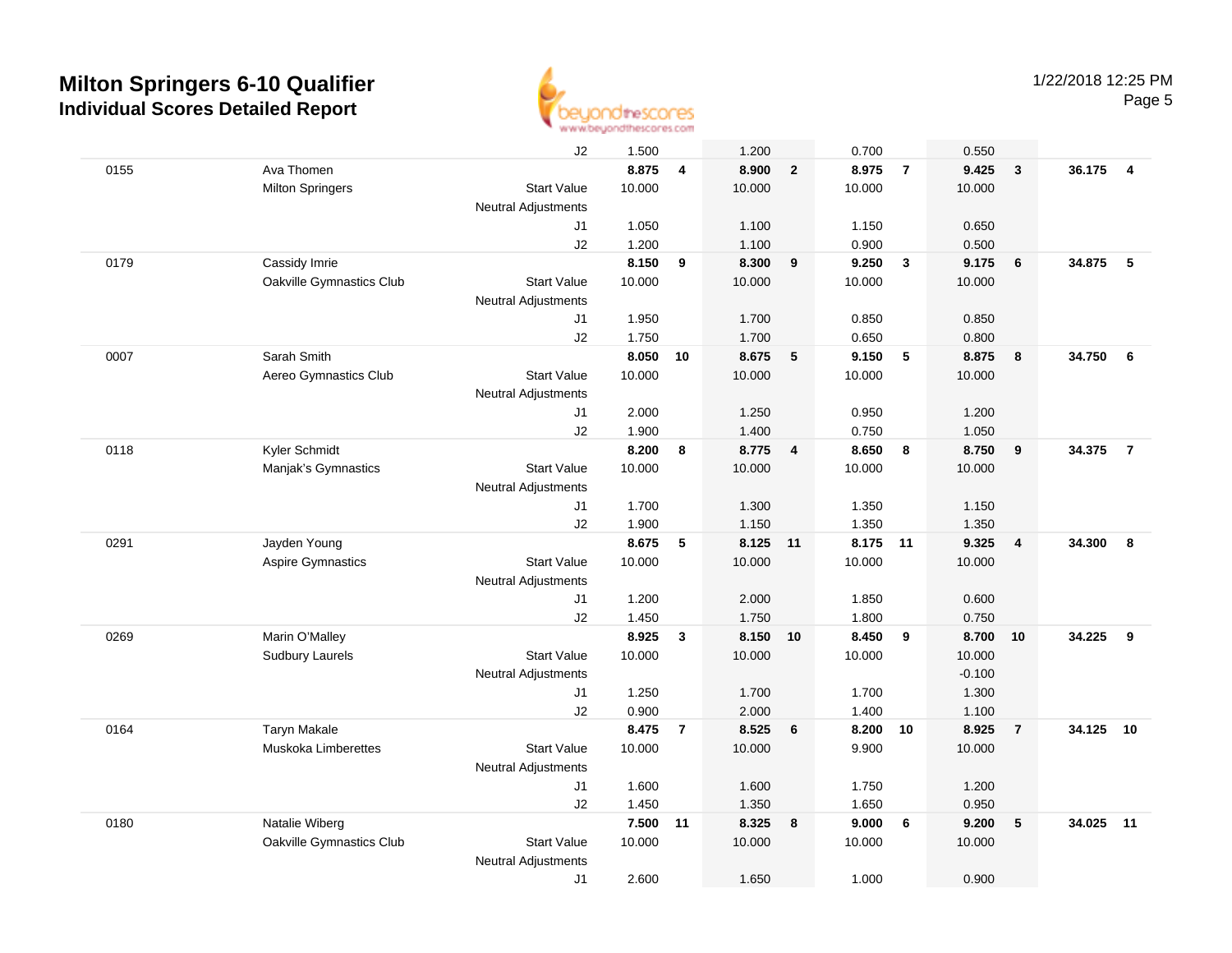

2.400 1.700 1.000 0.700

#### **Gymnastics Ontario Level 6L6 Age 12 A**

| ID   | <b>League ID</b> | <b>Name</b>               |                            | <b>VT</b> | #                       | <b>UB</b> | #                       | <b>BB</b> | #              | <b>FX</b> | #              | AA     | #                        |
|------|------------------|---------------------------|----------------------------|-----------|-------------------------|-----------|-------------------------|-----------|----------------|-----------|----------------|--------|--------------------------|
| 0242 |                  | Sogand Boroomand Bardsiri |                            |           |                         |           |                         |           |                |           |                | 0.000  | $\overline{\phantom{a}}$ |
| 0279 |                  | Nola Smith                |                            | 9.075     | $\overline{2}$          | 9.100     | $\overline{\mathbf{2}}$ | 9.350     | $\overline{4}$ | 9.400     | $\mathbf{3}$   | 36.925 | $\mathbf{1}$             |
|      |                  | <b>Glendon Gymnastics</b> | <b>Start Value</b>         | 10.000    |                         | 10.000    |                         | 10.000    |                | 10.000    |                |        |                          |
|      |                  |                           | <b>Neutral Adjustments</b> |           |                         |           |                         |           |                |           |                |        |                          |
|      |                  |                           | J1                         | 0.900     |                         | 0.800     |                         | 0.600     |                | 0.500     |                |        |                          |
|      |                  |                           | J2                         | 0.950     |                         | 1.000     |                         | 0.700     |                | 0.700     |                |        |                          |
| 0034 |                  | Avery Leighton            |                            | 9.000     | $\overline{\mathbf{4}}$ | 9.350     | $\overline{1}$          | 9.400     | $\overline{2}$ | 8.900     | 10             | 36.650 | $\overline{\mathbf{2}}$  |
|      |                  | Dynamo Gymnastics         | <b>Start Value</b>         | 10.000    |                         | 10.000    |                         | 10.000    |                | 10.000    |                |        |                          |
|      |                  |                           | <b>Neutral Adjustments</b> |           |                         |           |                         |           |                |           |                |        |                          |
|      |                  |                           | J1                         | 1.050     |                         | 0.600     |                         | 0.700     |                | 1.200     |                |        |                          |
|      |                  |                           | J2                         | 0.950     |                         | 0.700     |                         | 0.500     |                | 1.000     |                |        |                          |
| 0044 |                  | Ava Donohue               |                            | 9.375     | $\mathbf{1}$            | 8.200     | 6                       | 9.325     | 5              | 9.525     | $\overline{2}$ | 36.425 | $\mathbf{3}$             |
|      |                  | Forest City Gym Club      | <b>Start Value</b>         | 10.000    |                         | 10.000    |                         | 10.000    |                | 10.000    |                |        |                          |
|      |                  |                           | <b>Neutral Adjustments</b> |           |                         |           |                         |           |                |           |                |        |                          |
|      |                  |                           | J1                         | 0.600     |                         | 2.000     |                         | 0.650     |                | 0.400     |                |        |                          |
|      |                  |                           | J2                         | 0.650     |                         | 1.600     |                         | 0.700     |                | 0.550     |                |        |                          |
| 0213 |                  | Marissa Donatelli         |                            | 9.000     | 4                       | 8.200     | 6                       | 9.600     | $\overline{1}$ | 9.275     | 5              | 36.075 | $\overline{4}$           |
|      |                  | Winstars Gymnastics       | <b>Start Value</b>         | 10.000    |                         | 10.000    |                         | 10.000    |                | 10.000    |                |        |                          |
|      |                  |                           | <b>Neutral Adjustments</b> |           |                         |           |                         |           |                |           |                |        |                          |
|      |                  |                           | J1                         | 0.900     |                         | 1.750     |                         | 0.500     |                | 0.750     |                |        |                          |
|      |                  |                           | J2                         | 1.100     |                         | 1.850     |                         | 0.300     |                | 0.700     |                |        |                          |
| 0251 |                  | <b>Riley Farquhar</b>     |                            | 9.025     | $\mathbf{3}$            | 8.675     | $\overline{4}$          | 9.150     | 6              | 9.150     | $6\phantom{1}$ | 36.000 | $-5$                     |
|      |                  | <b>Aspire Gymnastics</b>  | <b>Start Value</b>         | 10.000    |                         | 10.000    |                         | 10.000    |                | 10.000    |                |        |                          |
|      |                  |                           | <b>Neutral Adjustments</b> |           |                         |           |                         |           |                |           |                |        |                          |
|      |                  |                           | J1                         | 0.800     |                         | 1.450     |                         | 0.750     |                | 0.850     |                |        |                          |
|      |                  |                           | J2                         | 1.150     |                         | 1.200     |                         | 0.950     |                | 0.850     |                |        |                          |
| 0184 |                  | Alexandra Preziosi        |                            | 8.900     | 6                       | 8.825     | $\mathbf{3}$            | 8.900     | 9              | 8.975     | 9              | 35.600 | 6                        |
|      |                  | Oakville Gymnastics Club  | <b>Start Value</b>         | 10.000    |                         | 10.000    |                         | 10.000    |                | 10.000    |                |        |                          |
|      |                  |                           | <b>Neutral Adjustments</b> |           |                         |           |                         |           |                |           |                |        |                          |
|      |                  |                           | J1                         | 1.100     |                         | 1.100     |                         | 1.150     |                | 1.150     |                |        |                          |
|      |                  |                           | J2                         | 1.100     |                         | 1.250     |                         | 1.050     |                | 0.900     |                |        |                          |
| 0282 |                  | Kaitlyn Roberts           |                            | 8.475     | 8                       | 8.350     | $-5$                    | 8.950     | 8              | 9.625     | $\mathbf{1}$   | 35,400 | $\overline{7}$           |
|      |                  | <b>Glendon Gymnastics</b> | <b>Start Value</b>         | 10.000    |                         | 10.000    |                         | 10.000    |                | 10.000    |                |        |                          |
|      |                  |                           | <b>Neutral Adjustments</b> |           |                         |           |                         |           |                |           |                |        |                          |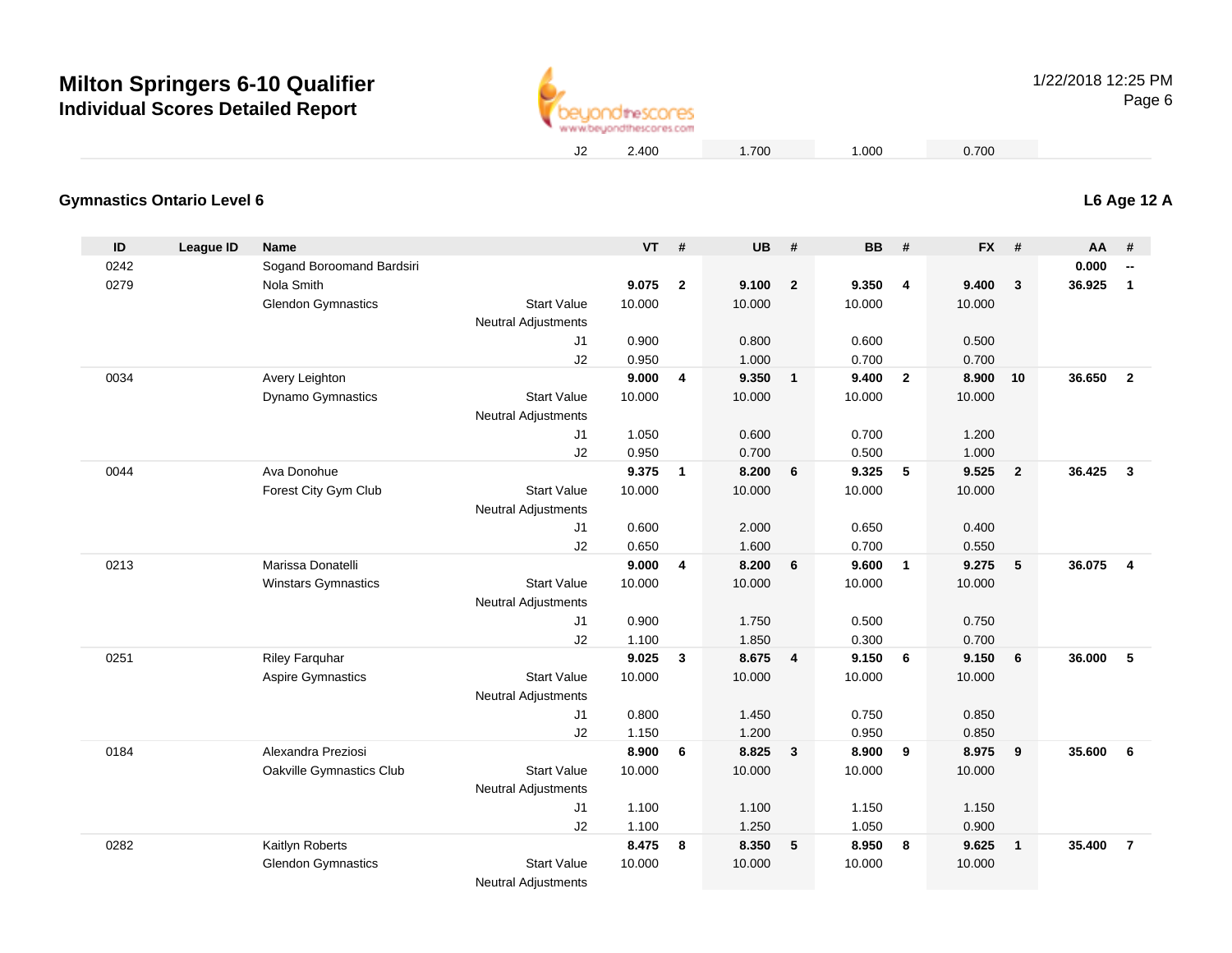

|                            | J1                         | 1.600  |                | 1.700  | 0.950                         |                | 0.400   |                |                     |          |
|----------------------------|----------------------------|--------|----------------|--------|-------------------------------|----------------|---------|----------------|---------------------|----------|
|                            | J2                         | 1.450  |                | 1.600  | 1.150                         |                | 0.350   |                |                     |          |
| Rylee Boismier             |                            | 8.975  | 5              |        |                               |                | 9.075   |                | 35.325              | $\bf{8}$ |
| <b>Winstars Gymnastics</b> | <b>Start Value</b>         | 10.000 |                | 10.000 | 10.000                        |                | 10.000  |                |                     |          |
|                            | <b>Neutral Adjustments</b> |        |                |        |                               |                |         |                |                     |          |
|                            | J <sub>1</sub>             | 1.000  |                | 1.900  | 0.900                         |                | 1.000   |                |                     |          |
|                            | J2                         | 1.050  |                | 1.850  | 0.800                         |                | 0.850   |                |                     |          |
| <b>Avaiah Devries</b>      |                            | 8.900  | 6              |        | 8.975                         | $\overline{7}$ | 9.300   |                | 35.125              | - 9      |
| Aspire Gymnastics          | <b>Start Value</b>         | 10.000 |                | 10.000 | 10.000                        |                | 10.000  |                |                     |          |
|                            | <b>Neutral Adjustments</b> |        |                |        |                               |                |         |                |                     |          |
|                            | J1                         | 1.100  |                | 2.100  | 1.100                         |                | 0.750   |                |                     |          |
|                            | J2                         | 1.100  |                | 2.000  | 0.950                         |                | 0.650   |                |                     |          |
| Brooklyn Basso             |                            | 8.650  | $\overline{7}$ |        | 9.375                         | $\mathbf{3}$   | 9.100   | $\overline{7}$ | 35.025              | 10       |
| Sudbury Laurels            | <b>Start Value</b>         | 10.000 |                | 10.000 | 10.000                        |                | 10.000  |                |                     |          |
|                            | Neutral Adjustments        |        |                |        |                               |                |         |                |                     |          |
|                            | J <sub>1</sub>             | 1.350  |                | 2.300  | 0.550                         |                | 1.000   |                |                     |          |
|                            | J2                         | 1.350  |                | 1.900  | 0.700                         |                | 0.800   |                |                     |          |
|                            |                            |        |                |        | 8.125 7<br>7.950 8<br>7.900 9 |                | 9.150 6 |                | 8<br>$\overline{4}$ |          |

#### **Gymnastics Ontario Level 6**

**ID League ID Name VT # UB # BB # FX # AA #** 0241 Diana Chan **8.975 <sup>4</sup> 8.850 <sup>5</sup> 9.725 <sup>1</sup> 9.825 <sup>1</sup> 37.375 <sup>1</sup>** ASF**F** 10.000 10.000 10.000 10.000 10.000 10.000 Neutral Adjustments J1 1.000 1.050 0.250 0.200 J2 1.050 1.250 0.300 0.150 0214 Nyah Douglas **9.200 <sup>1</sup> 9.100 <sup>2</sup> 9.575 <sup>3</sup> 9.300 <sup>5</sup> 37.175 <sup>2</sup>** Winstars Gymnastics Start Valuee 10.000 10.000 10.000 10.000 Neutral Adjustments J1 0.800 1.000 0.400 0.650 J2 0.800 0.800 0.450 0.750 0183 Vivian Hill **9.050 <sup>3</sup> 8.725 <sup>7</sup> 9.525 <sup>4</sup> 9.300 <sup>5</sup> 36.600 <sup>3</sup>** Oakville Gymnastics Club Start Value 10.000 10.000 10.000 10.000 Neutral Adjustments J1 1.000 1.250 0.400 0.750 J2 0.900 1.300 0.550 0.650 0143 Maya Grantis **8.950 <sup>5</sup> 9.000 <sup>4</sup> 9.125 <sup>6</sup> 9.450 <sup>2</sup> 36.525 <sup>4</sup>** Milton Springers Start Valuee 10.000 10.000 10.000 10.000 Neutral Adjustments

**L6 Age 12 B**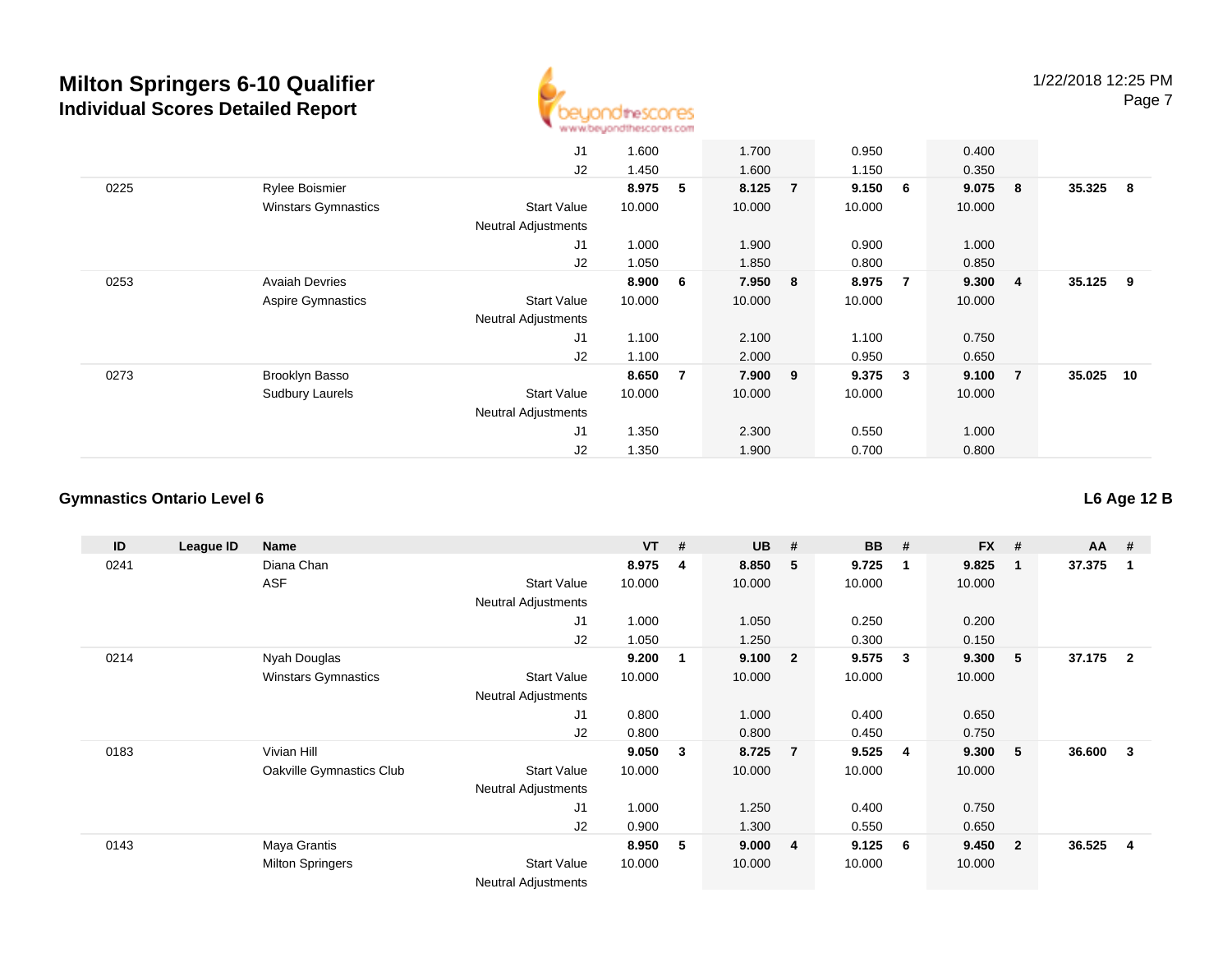

|      |                           | J <sub>1</sub>             | 1.000  |                | 1.050  |                         | 1.000  |                         | 0.550  |                         |        |                |
|------|---------------------------|----------------------------|--------|----------------|--------|-------------------------|--------|-------------------------|--------|-------------------------|--------|----------------|
|      |                           | J2                         | 1.100  |                | 0.950  |                         | 0.750  |                         | 0.550  |                         |        |                |
| 0027 | Keira Harte               |                            | 9.050  | $\mathbf{3}$   | 9.150  | $\overline{\mathbf{1}}$ | 8.875  | $\overline{7}$          | 9.425  | 3                       | 36.500 | -5             |
|      | Dynamo Gymnastics         | <b>Start Value</b>         | 10.000 |                | 10.000 |                         | 10.000 |                         | 10.000 |                         |        |                |
|      |                           | <b>Neutral Adjustments</b> |        |                |        |                         |        |                         |        |                         |        |                |
|      |                           | J1                         | 0.900  |                | 0.800  |                         | 1.150  |                         | 0.600  |                         |        |                |
|      |                           | J2                         | 1.000  |                | 0.900  |                         | 1.100  |                         | 0.550  |                         |        |                |
| 0283 | Olivia Silva              |                            | 8.850  | 6              | 8.775  | 6                       | 9.425  | 5                       | 9.175  | $\overline{7}$          | 36.225 | 6              |
|      | <b>Glendon Gymnastics</b> | <b>Start Value</b>         | 10.000 |                | 10.000 |                         | 10.000 |                         | 10.000 |                         |        |                |
|      |                           | <b>Neutral Adjustments</b> |        |                |        |                         |        |                         |        |                         |        |                |
|      |                           | J1                         | 1.150  |                | 1.250  |                         | 0.500  |                         | 0.850  |                         |        |                |
|      |                           | J2                         | 1.150  |                | 1.200  |                         | 0.650  |                         | 0.800  |                         |        |                |
| 0042 | Georgia Chant             |                            | 9.125  | $\mathbf{2}$   | 8.225  | $\overline{9}$          | 9.625  | $\overline{\mathbf{2}}$ | 9.125  | 8                       | 36.100 | $\overline{7}$ |
|      | Forest City Gym Club      | <b>Start Value</b>         | 10.000 |                | 10.000 |                         | 10.000 |                         | 10.000 |                         |        |                |
|      |                           | <b>Neutral Adjustments</b> |        |                |        |                         |        |                         |        |                         |        |                |
|      |                           | J1                         | 0.800  |                | 1.700  |                         | 0.400  |                         | 1.000  |                         |        |                |
|      |                           | J2                         | 0.950  |                | 1.850  |                         | 0.350  |                         | 0.750  |                         |        |                |
| 0278 | Lilah Buchanan            |                            | 8.750  | 9              | 9.050  | $\mathbf{3}$            | 8.725  | 8                       | 9.225  | 6                       | 35.750 | 8              |
|      | <b>Glendon Gymnastics</b> | <b>Start Value</b>         | 10.000 |                | 10.000 |                         | 10.000 |                         | 10.000 |                         |        |                |
|      |                           | <b>Neutral Adjustments</b> |        |                |        |                         |        |                         |        |                         |        |                |
|      |                           | J1                         | 1.200  |                | 1.000  |                         | 1.400  |                         | 0.800  |                         |        |                |
|      |                           | J2                         | 1.300  |                | 0.900  |                         | 1.150  |                         | 0.750  |                         |        |                |
| 0252 | <b>Sydney Nicholls</b>    |                            | 8.825  | $\overline{7}$ | 9.000  | $\overline{\mathbf{4}}$ | 8.450  | 10                      | 9.375  | $\overline{\mathbf{4}}$ | 35.650 | 9              |
|      | <b>Aspire Gymnastics</b>  | <b>Start Value</b>         | 10.000 |                | 10.000 |                         | 10.000 |                         | 10.000 |                         |        |                |
|      |                           | <b>Neutral Adjustments</b> |        |                |        |                         |        |                         |        |                         |        |                |
|      |                           | J1                         | 1.200  |                | 0.900  |                         | 1.750  |                         | 0.600  |                         |        |                |
|      |                           | J2                         | 1.150  |                | 1.100  |                         | 1.350  |                         | 0.650  |                         |        |                |
| 0178 | Sydney Wright             |                            | 8.800  | 8              | 8.650  | 8                       | 8.700  | 9                       | 9.125  | 8                       | 35.275 | 10             |
|      | Oakville Gymnastics Club  | <b>Start Value</b>         | 10.000 |                | 10.000 |                         | 10.000 |                         | 10.000 |                         |        |                |
|      |                           | <b>Neutral Adjustments</b> |        |                |        |                         |        |                         |        |                         |        |                |
|      |                           | J1                         | 1.300  |                | 1.200  |                         | 1.450  |                         | 0.950  |                         |        |                |
|      |                           | J2                         | 1.100  |                | 1.500  |                         | 1.150  |                         | 0.800  |                         |        |                |
| 0268 | Abby Managhan             |                            | 8.825  | $\overline{7}$ | 8.650  | 8                       | 8.400  | 11                      | 9.000  | 9                       | 34.875 | 11             |
|      | <b>Sudbury Laurels</b>    | <b>Start Value</b>         | 10.000 |                | 10.000 |                         | 10.000 |                         | 10.000 |                         |        |                |
|      |                           | Neutral Adjustments        |        |                |        |                         |        |                         |        |                         |        |                |
|      |                           | J <sub>1</sub>             | 1.100  |                | 1.300  |                         | 1.500  |                         | 0.950  |                         |        |                |
|      |                           | J2                         | 1.250  |                | 1.400  |                         | 1.700  |                         | 1.050  |                         |        |                |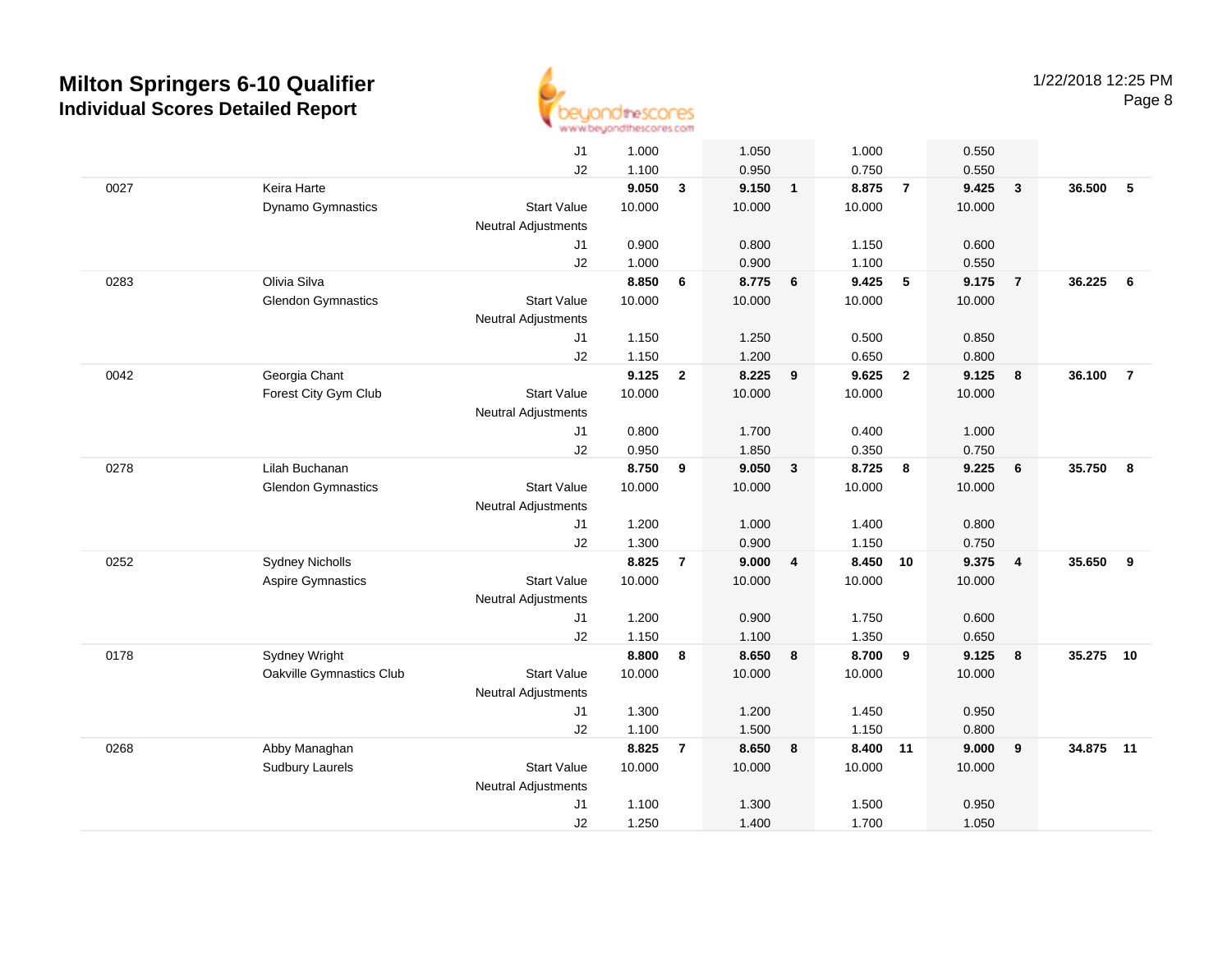#### **Gymnastics Ontario Level 6**

| ID   | League ID | <b>Name</b>                |                            | VT     | #              | <b>UB</b> | #                       | <b>BB</b> | #                       | <b>FX</b> | #              | AA     | #              |
|------|-----------|----------------------------|----------------------------|--------|----------------|-----------|-------------------------|-----------|-------------------------|-----------|----------------|--------|----------------|
| 0267 |           | Madysen Mulligan           |                            | 9.225  | 3              | 8.650     | $\overline{2}$          | 9.100     | $\overline{\mathbf{3}}$ | 9.325     | 3              | 36.300 | $\mathbf{1}$   |
|      |           | <b>Sudbury Laurels</b>     | <b>Start Value</b>         | 10.000 |                | 10.000    |                         | 10.000    |                         | 10.000    |                |        |                |
|      |           |                            | <b>Neutral Adjustments</b> |        |                |           |                         |           |                         |           |                |        |                |
|      |           |                            | J <sub>1</sub>             | 0.700  |                | 1.450     |                         | 0.900     |                         | 0.750     |                |        |                |
|      |           |                            | J2                         | 0.850  |                | 1.250     |                         | 0.900     |                         | 0.600     |                |        |                |
| 0250 |           | Natasha Meinders           |                            | 8.975  | $\overline{4}$ | 8.950     | $\overline{1}$          | 9.075     | $\overline{4}$          | 9.275     | 5              | 36.275 | $\overline{2}$ |
|      |           | <b>Aspire Gymnastics</b>   | <b>Start Value</b>         | 10.000 |                | 10.000    |                         | 10.000    |                         | 10.000    |                |        |                |
|      |           |                            | <b>Neutral Adjustments</b> |        |                |           |                         |           |                         |           |                |        |                |
|      |           |                            | J1                         | 1.150  |                | 1.100     |                         | 1.050     |                         | 0.800     |                |        |                |
|      |           |                            | J2                         | 0.900  |                | 1.000     |                         | 0.800     |                         | 0.650     |                |        |                |
| 0117 |           | <b>Rachel Reid</b>         |                            | 9.225  | $\mathbf{3}$   | 8.200     | $\overline{4}$          | 9.225     | $\overline{1}$          | 9.300     | $\overline{4}$ | 35.950 | $\mathbf{3}$   |
|      |           | Manjak's Gymnastics        | <b>Start Value</b>         | 10.000 |                | 10.000    |                         | 10.000    |                         | 10.000    |                |        |                |
|      |           |                            | <b>Neutral Adjustments</b> |        |                |           |                         |           |                         |           |                |        |                |
|      |           |                            | J <sub>1</sub>             | 0.850  |                | 1.700     |                         | 0.800     |                         | 0.550     |                |        |                |
|      |           |                            | J2                         | 0.700  |                | 1.900     |                         | 0.750     |                         | 0.850     |                |        |                |
| 0247 |           | Carlie Evans               |                            | 9.400  | $\mathbf{1}$   | 8.475     | $\overline{\mathbf{3}}$ | 8.500     | $6\phantom{1}6$         | 9.375     | $\overline{2}$ | 35.750 | $\overline{4}$ |
|      |           | <b>Aspire Gymnastics</b>   | <b>Start Value</b>         | 10.000 |                | 10.000    |                         | 10.000    |                         | 10.000    |                |        |                |
|      |           |                            | <b>Neutral Adjustments</b> |        |                |           |                         |           |                         |           |                |        |                |
|      |           |                            | J1                         | 0.700  |                | 1.650     |                         | 1.450     |                         | 0.650     |                |        |                |
|      |           |                            | J2                         | 0.500  |                | 1.400     |                         | 1.550     |                         | 0.600     |                |        |                |
| 0246 |           | Jillian Ostaszewicz        |                            | 8.625  | 6              | 8.650     | $\overline{2}$          | 9.125     | $\overline{2}$          | 9.050     | $\overline{7}$ | 35.450 | 5              |
|      |           | <b>Aspire Gymnastics</b>   | <b>Start Value</b>         | 10.000 |                | 10.000    |                         | 10.000    |                         | 10.000    |                |        |                |
|      |           |                            | <b>Neutral Adjustments</b> |        |                |           |                         |           |                         |           |                |        |                |
|      |           |                            | J <sub>1</sub>             | 1.400  |                | 1.200     |                         | 0.850     |                         | 1.050     |                |        |                |
|      |           |                            | J2                         | 1.350  |                | 1.500     |                         | 0.900     |                         | 0.850     |                |        |                |
| 0272 |           | Abigail Dumontelle         |                            | 9.275  | $\mathbf{2}$   | 8.100     | 5                       | 8.250     | $\overline{7}$          | 9.425     | $\overline{1}$ | 35.050 | 6              |
|      |           | <b>Sudbury Laurels</b>     | <b>Start Value</b>         | 10.000 |                | 10.000    |                         | 10.000    |                         | 10.000    |                |        |                |
|      |           |                            | <b>Neutral Adjustments</b> |        |                |           |                         |           |                         |           |                |        |                |
|      |           |                            | J1                         | 0.700  |                | 2.000     |                         | 1.850     |                         | 0.500     |                |        |                |
|      |           |                            | J2                         | 0.750  |                | 1.800     |                         | 1.650     |                         | 0.650     |                |        |                |
| 0224 |           | Sienna McLeod              |                            | 8.725  | 5              | 6.525     | 6                       | 9.050     | 5                       | 9.100     | 6              | 33.400 | $\overline{7}$ |
|      |           | <b>Winstars Gymnastics</b> | <b>Start Value</b>         | 10.000 |                | 9.500     |                         | 10.000    |                         | 10.000    |                |        |                |
|      |           |                            | <b>Neutral Adjustments</b> |        |                |           |                         |           |                         |           |                |        |                |
|      |           |                            | J <sub>1</sub>             | 1.450  |                | 3.150     |                         | 1.100     |                         | 1.000     |                |        |                |

J2

1.100 2.800 0.800 0.800



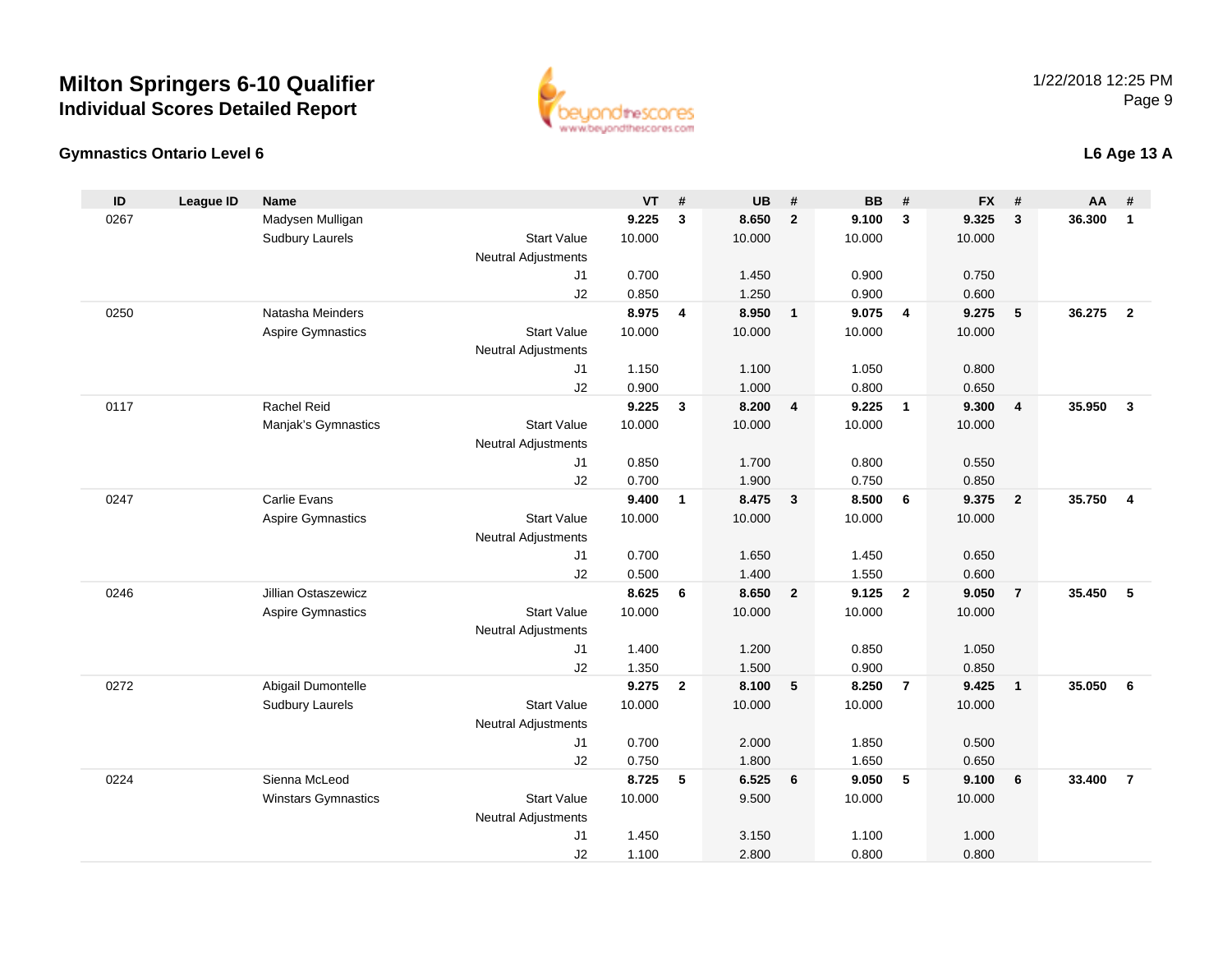

#### **Gymnastics Ontario Level 6**

| ID   | <b>League ID</b> | <b>Name</b>               |                            | $VT$ # |                | <b>UB</b> | #                       | <b>BB</b> | #                       | FX #   |                | <b>AA</b> | #                       |
|------|------------------|---------------------------|----------------------------|--------|----------------|-----------|-------------------------|-----------|-------------------------|--------|----------------|-----------|-------------------------|
| 0257 |                  | Reese Vanderkooy          |                            |        |                |           |                         |           |                         |        |                | 0.000     | --                      |
| 0145 |                  | Sarah Hubbard             |                            | 9.050  | $\mathbf{1}$   | 8.875     | $\overline{\mathbf{3}}$ | 9.400     | $\overline{1}$          | 9.325  | 5              | 36.650    | $\mathbf{1}$            |
|      |                  | <b>Milton Springers</b>   | <b>Start Value</b>         | 10.000 |                | 10.000    |                         | 10.000    |                         | 10.000 |                |           |                         |
|      |                  |                           | <b>Neutral Adjustments</b> |        |                |           |                         |           |                         |        |                |           |                         |
|      |                  |                           | J <sub>1</sub>             | 0.800  |                | 1.100     |                         | 0.650     |                         | 0.750  |                |           |                         |
|      |                  |                           | J2                         | 1.100  |                | 1.150     |                         | 0.550     |                         | 0.600  |                |           |                         |
| 0277 |                  | Maddie Litwin             |                            | 8.800  | $\mathbf{3}$   | 9.000     | $\overline{\mathbf{2}}$ | 9.075     | $\overline{\mathbf{3}}$ | 9.550  | $\overline{2}$ | 36.425    | $\overline{2}$          |
|      |                  | <b>Glendon Gymnastics</b> | <b>Start Value</b>         | 10.000 |                | 10.000    |                         | 10.000    |                         | 10.000 |                |           |                         |
|      |                  |                           | <b>Neutral Adjustments</b> |        |                |           |                         |           |                         |        |                |           |                         |
|      |                  |                           | J1                         | 1.200  |                | 1.000     |                         | 0.900     |                         | 0.500  |                |           |                         |
|      |                  |                           | J2                         | 1.200  |                | 1.000     |                         | 0.950     |                         | 0.400  |                |           |                         |
| 0149 |                  | Arielle Fojas             |                            | 8.600  | $\bf 6$        | 8.450     | 6                       | 9.300     | $\overline{2}$          | 9.425  | $\mathbf{3}$   | 35.775    | $\mathbf{3}$            |
|      |                  | <b>Milton Springers</b>   | <b>Start Value</b>         | 10.000 |                | 10.000    |                         | 10.000    |                         | 10.000 |                |           |                         |
|      |                  |                           | <b>Neutral Adjustments</b> |        |                |           |                         |           |                         |        |                |           |                         |
|      |                  |                           | J <sub>1</sub>             | 1.500  |                | 1.600     |                         | 0.600     |                         | 0.550  |                |           |                         |
|      |                  |                           | J2                         | 1.300  |                | 1.500     |                         | 0.800     |                         | 0.600  |                |           |                         |
| 0211 |                  | Mya Kelley                |                            | 9.025  | $\mathbf{2}$   | 8.600     | 5                       | 8.825     | ${\bf 5}$               | 9.325  | ${\bf 5}$      | 35.775    | $\overline{\mathbf{3}}$ |
|      |                  | Winstars Gymnastics       | <b>Start Value</b>         | 10.000 |                | 10.000    |                         | 10.000    |                         | 10.000 |                |           |                         |
|      |                  |                           | <b>Neutral Adjustments</b> |        |                |           |                         |           |                         |        |                |           |                         |
|      |                  |                           | J <sub>1</sub>             | 1.000  |                | 1.500     |                         | 1.150     |                         | 0.750  |                |           |                         |
|      |                  |                           | J2                         | 0.950  |                | 1.300     |                         | 1.200     |                         | 0.600  |                |           |                         |
| 0245 |                  | Ava Mielko                |                            | 8.675  | ${\bf 5}$      | 8.375     | $\overline{7}$          | 8.975     | $\overline{4}$          | 9.600  | $\mathbf{1}$   | 35.625    | $\overline{4}$          |
|      |                  | Aspire Gymnastics         | <b>Start Value</b>         | 10.000 |                | 10.000    |                         | 10.000    |                         | 10.000 |                |           |                         |
|      |                  |                           | <b>Neutral Adjustments</b> |        |                |           |                         |           |                         |        |                |           |                         |
|      |                  |                           | J1                         | 1.400  |                | 1.750     |                         | 1.050     |                         | 0.300  |                |           |                         |
|      |                  |                           | J2                         | 1.250  |                | 1.500     |                         | 1.000     |                         | 0.500  |                |           |                         |
| 0012 |                  | Aliya Smith               |                            | 8.725  | $\overline{4}$ | 8.675     | $\overline{\mathbf{4}}$ | 8.550     | 6                       | 9.400  | 4              | 35.350    | 5                       |
|      |                  | Cambridge Kips            | <b>Start Value</b>         | 10.000 |                | 10.000    |                         | 10.000    |                         | 10.000 |                |           |                         |
|      |                  |                           | <b>Neutral Adjustments</b> |        |                |           |                         |           |                         |        |                |           |                         |
|      |                  |                           | J1                         | 1.400  |                | 1.450     |                         | 1.400     |                         | 0.650  |                |           |                         |
|      |                  |                           | J2                         | 1.150  |                | 1.200     |                         | 1.500     |                         | 0.550  |                |           |                         |
| 0276 |                  | Lexi Bender               |                            | 8.275  | $\overline{7}$ | 9.050     | $\overline{1}$          | 8.225     | $\overline{7}$          | 9.300  | $\bf 6$        | 34.850    | 6                       |
|      |                  | <b>Glendon Gymnastics</b> | <b>Start Value</b>         | 10.000 |                | 10.000    |                         | 10.000    |                         | 10.000 |                |           |                         |
|      |                  |                           | <b>Neutral Adjustments</b> |        |                |           |                         |           |                         |        |                |           |                         |
|      |                  |                           | J <sub>1</sub>             | 1.700  |                | 1.000     |                         | 1.900     |                         | 0.650  |                |           |                         |

### **L6 Age 13 B**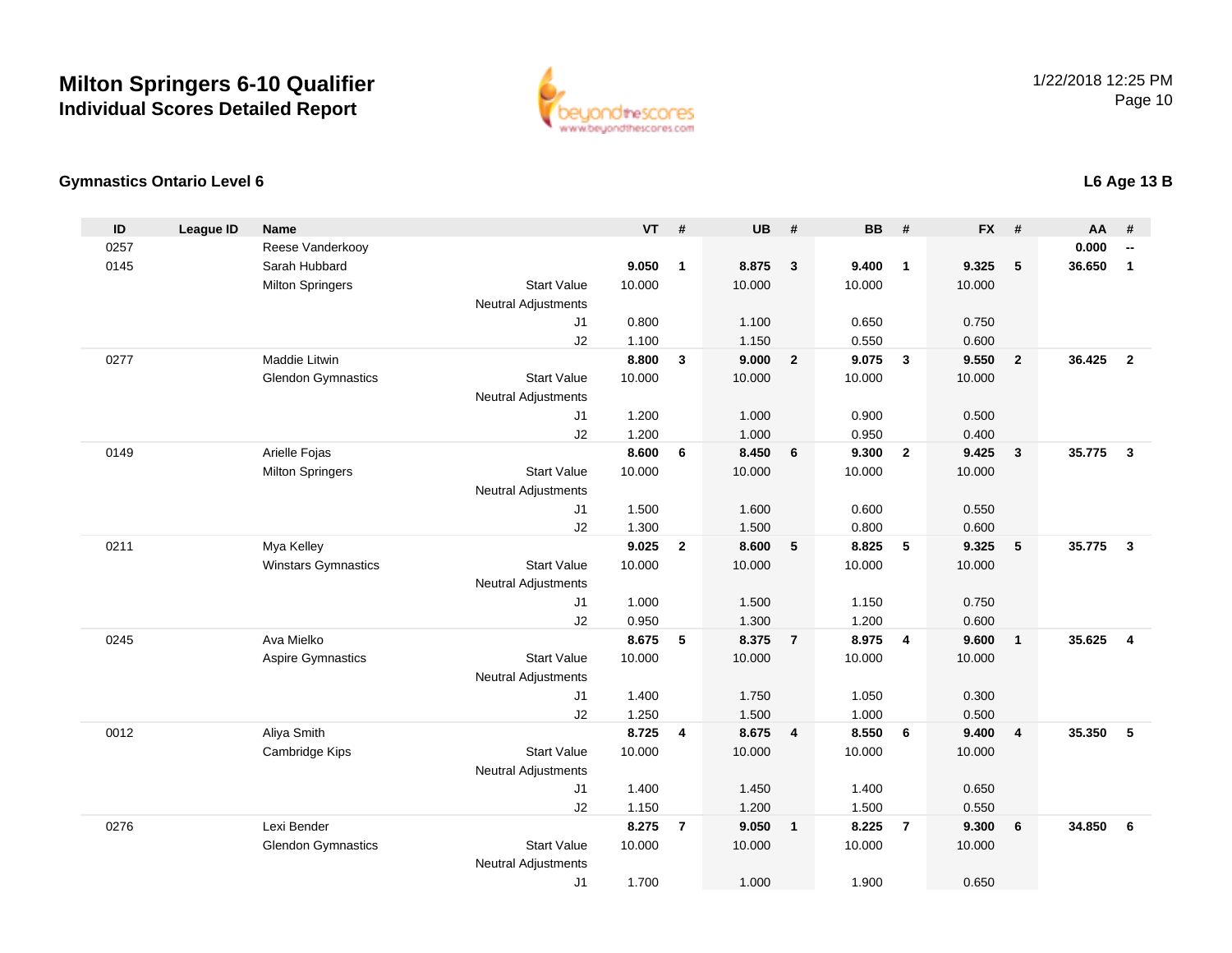

Page 11

e 10.000 10.000 10.000 10.000

1.200 1.950 1.350 0.950

### **L6 Age 15+**

| $\mathsf{ID}$ | <b>League ID</b> | Name                              |                                              | <b>VT</b>       | #            | <b>UB</b>       | #                       | <b>BB</b>       | #              | <b>FX</b>       | #              | AA     |                |
|---------------|------------------|-----------------------------------|----------------------------------------------|-----------------|--------------|-----------------|-------------------------|-----------------|----------------|-----------------|----------------|--------|----------------|
| 0085          |                  | Elya Wardini                      |                                              | 9.375           | $\mathbf{1}$ | 8.900           | $\mathbf{1}$            | 9.475           | 1              | 9.425           | 3              | 37.175 |                |
|               |                  | London Gym Academy                | <b>Start Value</b>                           | 10.000          |              | 10.000          |                         | 10.000          |                | 10.000          |                |        |                |
|               |                  |                                   | <b>Neutral Adjustments</b>                   |                 |              |                 |                         |                 |                |                 |                |        |                |
|               |                  |                                   | J1                                           | 0.600           |              | 1.150           |                         | 0.550           |                | 0.600           |                |        |                |
|               |                  |                                   | J2                                           | 0.650           |              | 1.050           |                         | 0.500           |                | 0.550           |                |        |                |
| 0248          |                  | Sara Killins                      |                                              | 9.175           | 3            | 8.550           | 5                       | 9.300           | 3              | 9.650           | $\mathbf{1}$   | 36.675 | $\overline{2}$ |
|               |                  | Aspire Gymnastics                 | <b>Start Value</b>                           | 10.000          |              | 10.000          |                         | 10.000          |                | 10.000          |                |        |                |
|               |                  |                                   | <b>Neutral Adjustments</b>                   |                 |              |                 |                         |                 |                |                 |                |        |                |
|               |                  |                                   | J1                                           | 0.800<br>0.850  |              | 1.600<br>1.300  |                         | 0.750<br>0.650  |                | 0.450           |                |        |                |
| 0262          |                  | <b>Brielle Charlebois</b>         | J2                                           |                 |              |                 |                         |                 |                | 0.250           |                |        |                |
|               |                  |                                   | <b>Start Value</b>                           | 9.300<br>10.000 | $\mathbf{2}$ | 8.600<br>10.000 | $\overline{\mathbf{4}}$ | 8.500<br>10.000 | 8              | 9.550<br>10.000 | $\overline{2}$ | 35.950 | 3              |
|               |                  | <b>Sudbury Laurels</b>            |                                              |                 |              |                 |                         |                 |                |                 |                |        |                |
|               |                  |                                   | <b>Neutral Adjustments</b><br>J <sub>1</sub> | 0.650           |              | 1.500           |                         | 1.400           |                | 0.500           |                |        |                |
|               |                  |                                   | J2                                           | 0.750           |              | 1.300           |                         | 1.600           |                | 0.400           |                |        |                |
| 0109          |                  | <b>Esmeralda Penate</b>           |                                              | 8.675           | 5            | 8.650           | 3                       | 9.450           | $\mathbf{2}$   | 9.000           | 8              | 35.775 | 4              |
|               |                  | Manjak's Gymnastics               | <b>Start Value</b>                           | 10.000          |              | 10.000          |                         | 10.000          |                | 10.000          |                |        |                |
|               |                  |                                   | <b>Neutral Adjustments</b>                   |                 |              |                 |                         |                 |                |                 |                |        |                |
|               |                  |                                   | J1                                           | 1.400           |              | 1.450           |                         | 0.600           |                | 0.900           |                |        |                |
|               |                  |                                   | J2                                           | 1.250           |              | 1.250           |                         | 0.500           |                | 1.100           |                |        |                |
| 0193          |                  | Hannah Osborne                    |                                              | 8.850           | 4            | 8.300           | $\overline{\mathbf{r}}$ | 9.050           | 6              | 9.400           | $\overline{4}$ | 35.600 |                |
|               |                  | Scarborough Gym Elites            | <b>Start Value</b>                           | 10.000          |              | 10.000          |                         | 9.900           |                | 10.000          |                |        |                |
|               |                  |                                   | <b>Neutral Adjustments</b>                   |                 |              |                 |                         |                 |                |                 |                |        |                |
|               |                  |                                   | J1                                           | 1.100           |              | 1.700           |                         | 0.700           |                | 0.500           |                |        |                |
|               |                  |                                   | J2                                           | 1.200           |              | 1.700           |                         | 1.000           |                | 0.700           |                |        |                |
| 0215          |                  | Madeline Rinaldi                  |                                              | 8.650           | 6            | 8.675           | $\overline{2}$          | 9.150           | 4              | 9.025           | $\overline{7}$ | 35.500 | 6              |
|               |                  | <b>Winstars Gymnastics</b>        | <b>Start Value</b>                           | 10.000          |              | 10.000          |                         | 10.000          |                | 10.000          |                |        |                |
|               |                  |                                   | <b>Neutral Adjustments</b>                   |                 |              |                 |                         |                 |                |                 |                |        |                |
|               |                  |                                   | J1                                           | 1.200           |              | 1.350           |                         | 0.750           |                | 1.050           |                |        |                |
|               |                  |                                   | J2                                           | 1.500           |              | 1.300           |                         | 0.950           |                | 0.900           |                |        |                |
| 0016          |                  | Amanda Phair                      |                                              | 8.675           | 5            | 8.200           | 8                       | 8.575           | $\overline{7}$ | 9.150           | 6              | 34.600 |                |
|               |                  | <b>Chatham Inspire Gymnastics</b> | <b>Start Value</b>                           | 10.000          |              | 10.000          |                         | 10.000          |                | 10.000          |                |        |                |

Neutral Adjustments

J1

### **Gymnastics Ontario Level 6**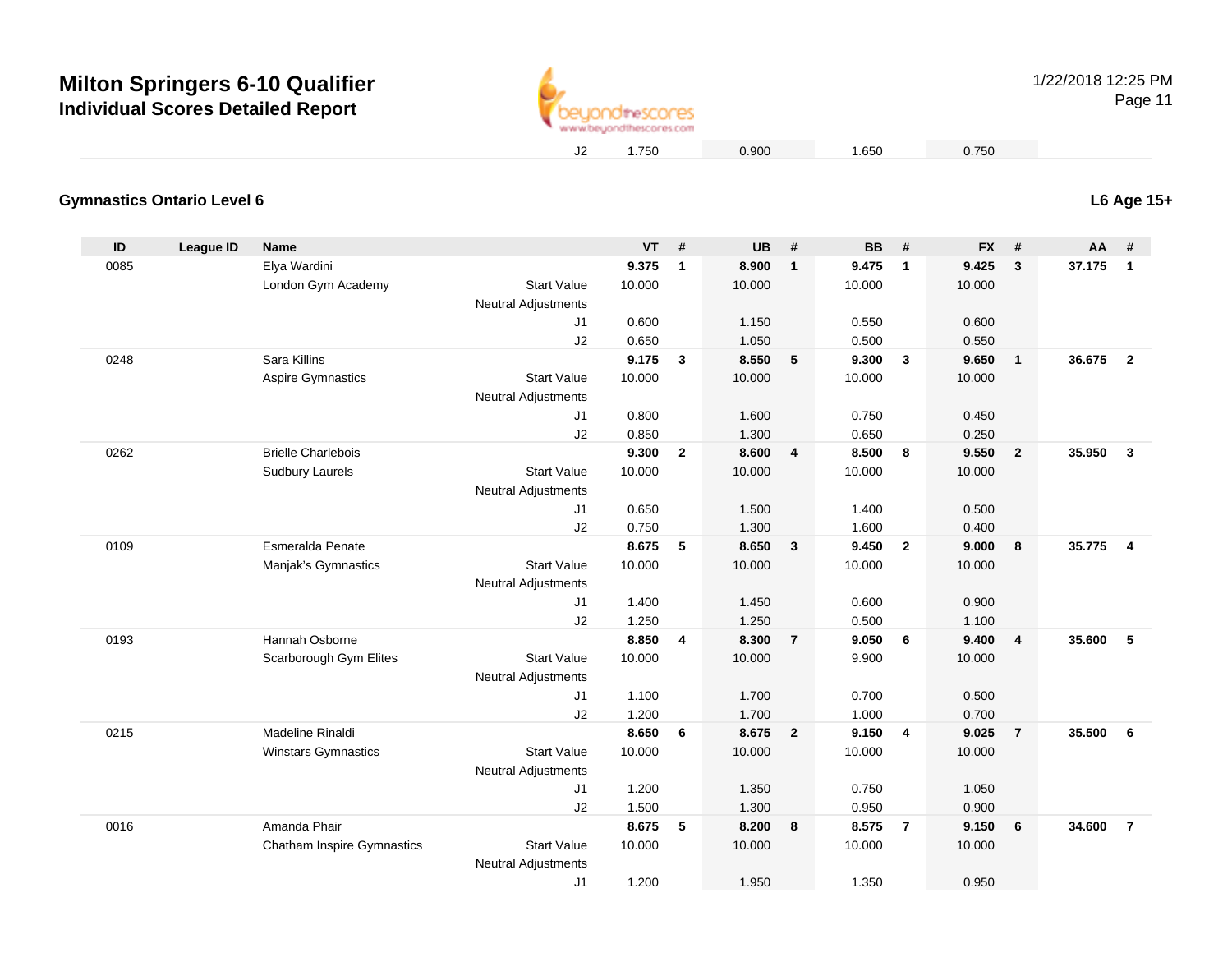

Page 12

|      |                          | J2                         | 1.450  |                | 1.650  |    | 1.500  |    | 0.750  |      |           |    |
|------|--------------------------|----------------------------|--------|----------------|--------|----|--------|----|--------|------|-----------|----|
| 0254 | Emily Rintjema           |                            | 8.550  | $\overline{7}$ | 8.350  | 6  | 8.175  | 10 | 9.300  | $-5$ | 34.375    | 8  |
|      | Aspire Gymnastics        | <b>Start Value</b>         | 10.000 |                | 10.000 |    | 9.400  |    | 10.000 |      |           |    |
|      |                          | Neutral Adjustments        |        |                |        |    |        |    |        |      |           |    |
|      |                          | J1                         | 1.400  |                | 1.750  |    | 1.250  |    | 0.700  |      |           |    |
|      |                          | J2                         | 1.500  |                | 1.550  |    | 1.200  |    | 0.700  |      |           |    |
| 0113 | Christiana Pitchak       |                            | 8.375  | 10             | 8.125  | 9  | 9.100  | -5 | 8.675  | 9    | 34.275    | -9 |
|      | Manjak's Gymnastics      | <b>Start Value</b>         | 10.000 |                | 9.500  |    | 10.000 |    | 9.700  |      |           |    |
|      |                          | <b>Neutral Adjustments</b> |        |                |        |    |        |    |        |      |           |    |
|      |                          | J1                         | 1.600  |                | 1.450  |    | 1.050  |    | 1.100  |      |           |    |
|      |                          | J2                         | 1.650  |                | 1.300  |    | 0.750  |    | 0.950  |      |           |    |
| 0256 | Jessica Ysseldyk         |                            | 8.425  | 8              | 7.300  | 10 | 8.225  | 9  | 9.000  | 8    | 32.950 10 |    |
|      | <b>Aspire Gymnastics</b> | <b>Start Value</b>         | 10.000 |                | 9.500  |    | 9.900  |    | 10.000 |      |           |    |
|      |                          | <b>Neutral Adjustments</b> |        |                |        |    |        |    |        |      |           |    |
|      |                          | J1                         | 1.600  |                | 2.400  |    | 1.600  |    | 1.100  |      |           |    |
|      |                          | J2                         | 1.550  |                | 2.000  |    | 1.750  |    | 0.900  |      |           |    |
| 0112 | Madelyn Hogan            |                            | 8.400  | 9              | 7.000  | 11 | 7.550  | 11 | 8.300  | 10   | 31.250    | 11 |
|      | Manjak's Gymnastics      | <b>Start Value</b>         | 10.000 |                | 9.500  |    | 9.400  |    | 9.500  |      |           |    |
|      |                          | <b>Neutral Adjustments</b> |        |                |        |    |        |    |        |      |           |    |
|      |                          | J1                         | 1.600  |                | 2.700  |    | 1.700  |    | 1.050  |      |           |    |
|      |                          | J2                         | 1.600  |                | 2.300  |    | 2.000  |    | 1.350  |      |           |    |

#### **Gymnastics Ontario Level 6**

**Level 6- Age 14 A**

| ID   | League ID | Name                            |                            | $VT$ # |                         | <b>UB</b> | -#                      | <b>BB</b> | #                       | <b>FX</b> | #              | $AA$ # |                |
|------|-----------|---------------------------------|----------------------------|--------|-------------------------|-----------|-------------------------|-----------|-------------------------|-----------|----------------|--------|----------------|
| 0146 |           | Annabelle Lewis                 |                            | 9.350  | $\overline{2}$          | 9.375     | $\blacksquare$          | 9.350     | $\mathbf 1$             | 9.475     | 4              | 37.550 |                |
|      |           | <b>Milton Springers</b>         | <b>Start Value</b>         | 10.000 |                         | 10.000    |                         | 10.000    |                         | 10.000    |                |        |                |
|      |           |                                 | <b>Neutral Adjustments</b> |        |                         |           |                         |           |                         |           |                |        |                |
|      |           |                                 | J1                         | 0.650  |                         | 0.550     |                         | 0.700     |                         | 0.550     |                |        |                |
|      |           |                                 | J2                         | 0.650  |                         | 0.700     |                         | 0.600     |                         | 0.500     |                |        |                |
| 0053 |           | Natalie Urquhart                |                            | 9.075  | 5                       | 8.975     | $\overline{\mathbf{2}}$ | 9.175     | $\overline{\mathbf{2}}$ | 9.300     | $\overline{7}$ | 36.525 | $\overline{2}$ |
|      |           | Georgian Bay Phoenix Gymnastics | <b>Start Value</b>         | 10.000 |                         | 9.900     |                         | 10.000    |                         | 10.000    |                |        |                |
|      |           |                                 | <b>Neutral Adjustments</b> |        |                         |           |                         |           |                         |           |                |        |                |
|      |           |                                 | J <sub>1</sub>             | 0.900  |                         | 1.000     |                         | 0.950     |                         | 0.750     |                |        |                |
|      |           |                                 | J2                         | 0.950  |                         | 0.850     |                         | 0.700     |                         | 0.650     |                |        |                |
| 0265 |           | Chloe Pitura                    |                            | 9.275  | $\overline{\mathbf{3}}$ | 8.775     | $-5$                    | 8.875     | -5                      | 9.550     | $\overline{2}$ | 36.475 | 3              |
|      |           | <b>Sudbury Laurels</b>          | <b>Start Value</b>         | 10.000 |                         | 9.900     |                         | 10.000    |                         | 10.000    |                |        |                |
|      |           |                                 | <b>Neutral Adjustments</b> |        |                         |           |                         |           |                         |           |                |        |                |
|      |           |                                 | J1                         | 0.700  |                         | 1.250     |                         | 1.150     |                         | 0.550     |                |        |                |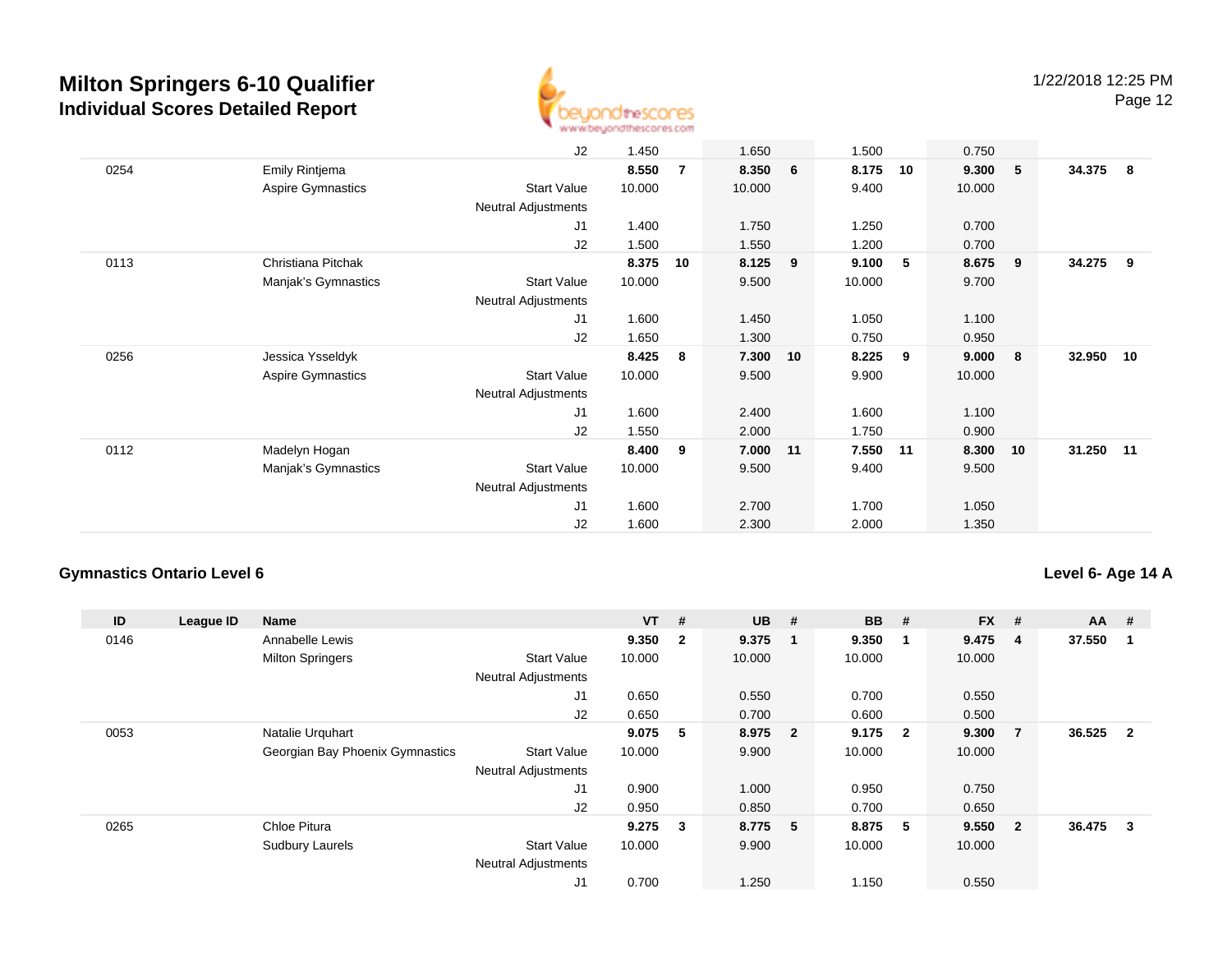

Page 13

|      |                                 | J2                         | 0.750  |                | 1.000  |                | 1.100  |                | 0.350  |                         |        |                |
|------|---------------------------------|----------------------------|--------|----------------|--------|----------------|--------|----------------|--------|-------------------------|--------|----------------|
| 0150 | <b>Tela Chiddenton</b>          |                            | 8.925  | 8              | 8.850  | $\mathbf{3}$   | 9.350  | $\overline{1}$ | 9.300  | $\overline{7}$          | 36.425 | $\overline{4}$ |
|      | <b>Milton Springers</b>         | <b>Start Value</b>         | 10.000 |                | 10.000 |                | 10.000 |                | 10.000 |                         |        |                |
|      |                                 | <b>Neutral Adjustments</b> |        |                |        |                |        |                |        |                         |        |                |
|      |                                 | J1                         | 1.000  |                | 1.100  |                | 0.650  |                | 0.700  |                         |        |                |
|      |                                 | J2                         | 1.150  |                | 1.200  |                | 0.650  |                | 0.700  |                         |        |                |
| 0264 | <b>Charlotte Eberlein</b>       |                            | 9.550  | $\mathbf{1}$   | 8.800  | 4              | 8.625  | 6              | 9.425  | 5                       | 36.400 | 5              |
|      | <b>Sudbury Laurels</b>          | <b>Start Value</b>         | 10.000 |                | 10.000 |                | 10.000 |                | 10.000 |                         |        |                |
|      |                                 | <b>Neutral Adjustments</b> |        |                |        |                |        |                |        |                         |        |                |
|      |                                 | J1                         | 0.500  |                | 1.250  |                | 1.450  |                | 0.650  |                         |        |                |
|      |                                 | J2                         | 0.400  |                | 1.150  |                | 1.300  |                | 0.500  |                         |        |                |
| 0052 | Kylie McCutcheon                |                            | 9.100  | 4              | 8.700  | 6              | 8.925  | $\overline{4}$ | 9.350  | 6                       | 36.075 | 6              |
|      | Georgian Bay Phoenix Gymnastics | <b>Start Value</b>         | 10.000 |                | 10.000 |                | 10.000 |                | 10.000 |                         |        |                |
|      |                                 | Neutral Adjustments        |        |                |        |                |        |                |        |                         |        |                |
|      |                                 | J1                         | 0.900  |                | 1.250  |                | 1.250  |                | 0.600  |                         |        |                |
|      |                                 | J2                         | 0.900  |                | 1.350  |                | 0.900  |                | 0.700  |                         |        |                |
| 0271 | Abbygayle Dupuis                |                            | 8.975  | $\overline{7}$ | 8.500  | $\overline{7}$ | 8.600  | $\overline{7}$ | 9.525  | $\overline{\mathbf{3}}$ | 35.600 | $\overline{7}$ |
|      | <b>Sudbury Laurels</b>          | <b>Start Value</b>         | 10.000 |                | 10.000 |                | 10.000 |                | 10.000 |                         |        |                |
|      |                                 | Neutral Adjustments        |        |                |        |                |        |                |        |                         |        |                |
|      |                                 | J1                         | 1.100  |                | 1.600  |                | 1.500  |                | 0.500  |                         |        |                |
|      |                                 | J2                         | 0.950  |                | 1.400  |                | 1.300  |                | 0.450  |                         |        |                |
| 0051 | Amelia Jensen                   |                            | 8.625  | 9              | 7.975  | 9              | 9.050  | $\mathbf{3}$   | 9.675  | $\overline{1}$          | 35.325 | 8              |
|      | Georgian Bay Phoenix Gymnastics | <b>Start Value</b>         | 10.000 |                | 10.000 |                | 10.000 |                | 10.000 |                         |        |                |
|      |                                 | <b>Neutral Adjustments</b> |        |                |        |                |        |                |        |                         |        |                |
|      |                                 | J1                         | 1.350  |                | 1.950  |                | 1.100  |                | 0.400  |                         |        |                |
|      |                                 | J2                         | 1.400  |                | 2.100  |                | 0.800  |                | 0.250  |                         |        |                |
| 0270 | <b>Chanelle Lazure</b>          |                            | 9.050  | 6              | 8.000  | 8              | 8.875  | 5              | 9.275  | 8                       | 35.200 | 9              |
|      | <b>Sudbury Laurels</b>          | <b>Start Value</b>         | 10.000 |                | 10.000 |                | 9.900  |                | 10.000 |                         |        |                |
|      |                                 | <b>Neutral Adjustments</b> |        |                |        |                |        |                |        |                         |        |                |
|      |                                 | J1                         | 0.800  |                | 2.000  |                | 1.050  |                | 0.750  |                         |        |                |
|      |                                 | J2                         | 1.100  |                | 2.000  |                | 1.000  |                | 0.700  |                         |        |                |

#### **Gymnastics Ontario Level 6**

**Level 6- Age 14 B**

| ID   | League ID | <b>Name</b>                         |                            | VT     | UB     | <b>BB</b> | <b>FX</b> | AA     | $\overline{t}$ |
|------|-----------|-------------------------------------|----------------------------|--------|--------|-----------|-----------|--------|----------------|
| 0233 |           | Athena Cassano                      |                            | 9.300  | 8.800  | 9.350     | 9.550     | 37.000 |                |
|      |           | Woodbridge Academy of<br>Gymnastics | <b>Start Value</b>         | 10.000 | 10.000 | 10.000    | 10.000    |        |                |
|      |           |                                     | <b>Neutral Adjustments</b> |        |        |           |           |        |                |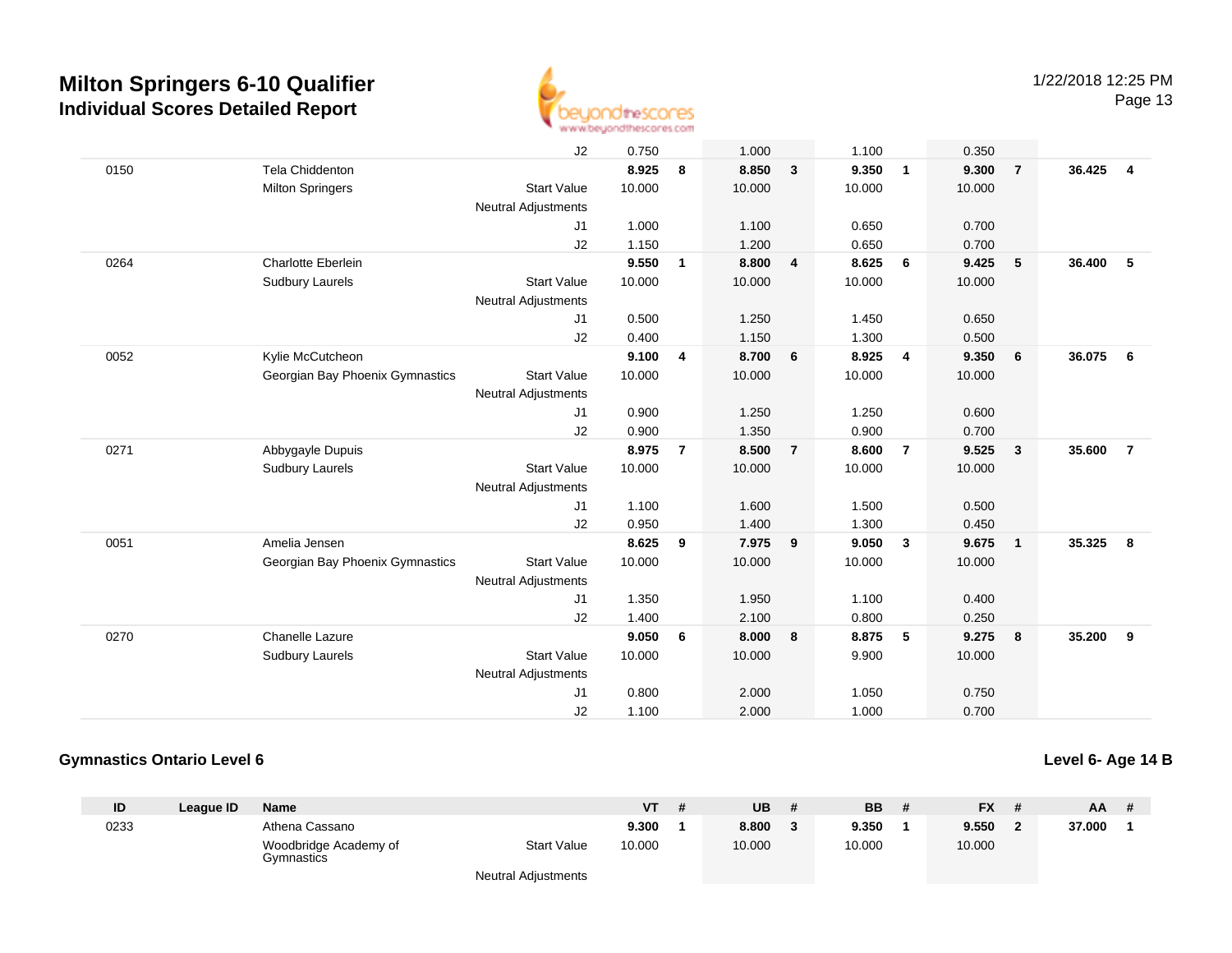

Page 14

|      |                                     | J1                                               | 0.700  |                | 1.300  |                | 0.600  |                | 0.350  |                |        |                |
|------|-------------------------------------|--------------------------------------------------|--------|----------------|--------|----------------|--------|----------------|--------|----------------|--------|----------------|
|      |                                     | J2                                               | 0.700  |                | 1.100  |                | 0.700  |                | 0.550  |                |        |                |
| 0238 | Katie Kotsopoulos                   |                                                  | 9.050  | $\mathbf{3}$   | 8.600  | 5              | 9.100  | 5              | 9.375  | 5              | 36.125 | $\overline{2}$ |
|      | Woodbridge Academy of<br>Gymnastics | <b>Start Value</b>                               | 10.000 |                | 10.000 |                | 9.900  |                | 10.000 |                |        |                |
|      |                                     | <b>Neutral Adjustments</b>                       |        |                |        |                |        |                |        |                |        |                |
|      |                                     | J1                                               | 1.000  |                | 1.450  |                | 0.850  |                | 0.550  |                |        |                |
|      |                                     | J2                                               | 0.900  |                | 1.350  |                | 0.750  |                | 0.700  |                |        |                |
| 0237 | Enaya Hamdan                        |                                                  | 9.150  | $\mathbf{2}$   | 8.825  | $\mathbf{2}$   | 8.250  | 10             | 9.575  | $\overline{1}$ | 35.800 | $\mathbf{3}$   |
|      | Woodbridge Academy of<br>Gymnastics | <b>Start Value</b>                               | 10.000 |                | 10.000 |                | 10.000 |                | 10.000 |                |        |                |
|      |                                     | <b>Neutral Adjustments</b>                       |        |                |        |                |        |                |        |                |        |                |
|      |                                     | J1                                               | 0.800  |                | 1.150  |                | 1.700  |                | 0.500  |                |        |                |
|      |                                     | J2                                               | 0.900  |                | 1.200  |                | 1.800  |                | 0.350  |                |        |                |
| 0235 | Katie Hughes                        |                                                  | 9.000  | 4              | 8.925  | $\mathbf{1}$   | 8.325  | 9              | 9.475  | $\overline{3}$ | 35.725 | $\overline{4}$ |
|      | Woodbridge Academy of<br>Gymnastics | <b>Start Value</b>                               | 10.000 |                | 10.000 |                | 9.400  |                | 10.000 |                |        |                |
|      |                                     | <b>Neutral Adjustments</b>                       |        |                |        |                |        |                |        |                |        |                |
|      |                                     | J1                                               | 0.950  |                | 1.200  |                | 1.000  |                | 0.550  |                |        |                |
|      |                                     | J2                                               | 1.050  |                | 0.950  |                | 1.150  |                | 0.500  |                |        |                |
| 0236 | Olivia Monardo                      |                                                  | 8.700  | $\overline{7}$ | 8.250  | 8              | 9.150  | $\overline{4}$ | 9.200  | 6              | 35.300 | $\sqrt{5}$     |
|      | Woodbridge Academy of<br>Gymnastics | <b>Start Value</b>                               | 10.000 |                | 10.000 |                | 10.000 |                | 10.000 |                |        |                |
|      |                                     | <b>Neutral Adjustments</b>                       |        |                |        |                |        |                |        |                |        |                |
|      |                                     | J1                                               | 1.350  |                | 1.800  |                | 0.750  |                | 0.700  |                |        |                |
|      |                                     | J2                                               | 1.250  |                | 1.700  |                | 0.950  |                | 0.900  |                |        |                |
| 0003 | Laura Smith                         |                                                  | 8.700  | $\overline{7}$ | 8.725  | 4              | 9.050  | 6              | 8.625  | 10             | 35.100 | 6              |
|      | Aereo Gymnastics Club               | <b>Start Value</b><br><b>Neutral Adjustments</b> | 10.000 |                | 10.000 |                | 10.000 |                | 9.500  |                |        |                |
|      |                                     | J1                                               | 1.200  |                | 1.300  |                | 0.900  |                | 0.950  |                |        |                |
|      |                                     | J2                                               | 1.400  |                | 1.250  |                | 1.000  |                | 0.800  |                |        |                |
| 0255 | Sadie Bennett-Chamberlain           |                                                  | 8.075  | 9              | 8.300  | $\overline{7}$ | 9.225  | $\overline{2}$ | 9.450  | $\overline{4}$ | 35.050 | $\overline{7}$ |
|      | <b>Aspire Gymnastics</b>            | <b>Start Value</b>                               | 10.000 |                | 10.000 |                | 10.000 |                | 10.000 |                |        |                |
|      |                                     | <b>Neutral Adjustments</b>                       |        |                |        |                |        |                |        |                |        |                |
|      |                                     | J1                                               | 2.000  |                | 1.700  |                | 0.750  |                | 0.500  |                |        |                |
|      |                                     | J2                                               | 1.850  |                | 1.700  |                | 0.800  |                | 0.600  |                |        |                |
| 0234 | Emily Rose Padula                   |                                                  | 8.850  | 5              | 8.300  | $\overline{7}$ | 8.700  | $\overline{7}$ | 9.175  | $\overline{7}$ | 35.025 | 8              |
|      | Woodbridge Academy of<br>Gymnastics | <b>Start Value</b>                               | 10.000 |                | 10.000 |                | 10.000 |                | 10.000 |                |        |                |
|      |                                     | <b>Neutral Adjustments</b>                       |        |                |        |                |        |                |        |                |        |                |
|      |                                     | J1                                               | 1.300  |                | 1.800  |                | 1.300  |                | 0.900  |                |        |                |
|      |                                     | J2                                               | 1.000  |                | 1.600  |                | 1.300  |                | 0.750  |                |        |                |
|      |                                     |                                                  |        |                |        |                |        |                |        |                |        |                |